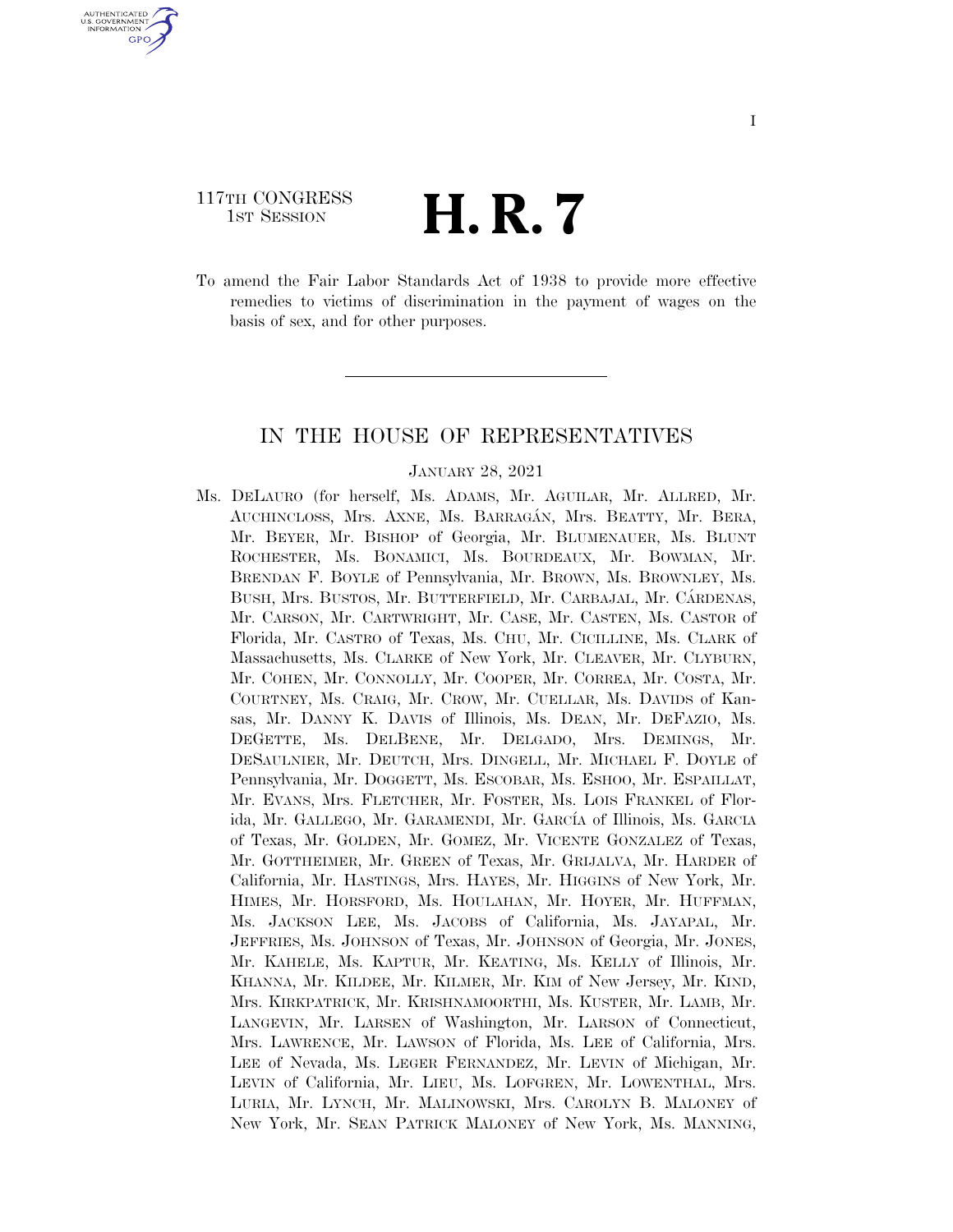Ms. MATSUI, Mrs. MCBATH, Ms. MCCOLLUM, Mr. MCEACHIN, Mr. MCGOVERN, Mr. MCNERNEY, Mr. MEEKS, Ms. MENG, Mr. MFUME, Ms. MOORE of Wisconsin, Mr. MORELLE, Mr. MOULTON, Mrs. MURPHY of Florida, Mr. MRVAN, Mr. NADLER, Mrs. NAPOLITANO, Mr. NEGUSE, Mr. NEAL, Ms. NEWMAN, Mr. NORCROSS, Ms. NORTON, Ms. OCASIO-CORTEZ, Mr. O'HALLERAN, Ms. OMAR, Mr. PALLONE, Mr. PANETTA, Mr. PAPPAS, Mr. PASCRELL, Mr. PAYNE, Ms. PELOSI, Mr. PERLMUTTER, Mr. PETERS, Mr. PHILLIPS, Ms. PINGREE, Ms. PLASKETT, Mr. POCAN, Ms. PORTER, Ms. PRESSLEY, Mr. PRICE of North Carolina, Mr. QUIGLEY, Mr. RASKIN, Miss RICE of New York, Ms. ROSS, Ms. ROYBAL-ALLARD, Mr. RUIZ, Mr. RUPPERSBERGER, Mr. RUSH, Mr. RYAN, Mr. SABLAN, Mr. SAN NICOLAS, Ms. SÁNCHEZ, Mr. SARBANES, Ms. SCANLON, Ms. SCHAKOWSKY, Mr. SCHIFF, Mr. SCHNEIDER, Mr. SCHRADER, Ms. SCHRIER, Mr. DAVID SCOTT of Georgia, Mr. SCOTT of Virginia, Ms. SE-WELL, Mr. SHERMAN, Ms. SHERRILL, Mr. SIRES, Ms. SLOTKIN, Mr. SMITH of Washington, Mr. SOTO, Ms. SPANBERGER, Ms. SPEIER, Mr. STANTON, Ms. STEVENS, Ms. STRICKLAND, Mr. SUOZZI, Mr. SWALWELL, Mr. TAKANO, Mr. THOMPSON of Mississippi, Mr. THOMPSON of California, Ms. TITUS, Ms. TLAIB, Mr. TONKO, Mrs. TORRES of California, Mr. TORRES of New York, Mrs. TRAHAN, Mr. TRONE, Ms. UNDERWOOD, Mr. VARGAS, Mr. VEASEY, Mr. VELA, Ms. VELÁZQUEZ, Ms. WASSERMAN SCHULTZ, Ms. WATERS, Mrs. WATSON COLEMAN, Mr. WELCH, Ms. WEXTON, Ms. WILD, Ms. WILLIAMS of Georgia, Ms. WILSON of Florida, Mr. YARMUTH, Mr. SMITH of New Jersey, Mr. FITZPATRICK, Mr. CRIST, and Ms. BASS) introduced the following bill; which was referred to the Committee on Education and Labor

# **A BILL**

- To amend the Fair Labor Standards Act of 1938 to provide more effective remedies to victims of discrimination in the payment of wages on the basis of sex, and for other purposes.
	- 1 *Be it enacted by the Senate and House of Representa-*
	- 2 *tives of the United States of America in Congress assembled,*

### 3 **SECTION 1. SHORT TITLE.**

4 This Act may be cited as the ''Paycheck Fairness 5 Act''.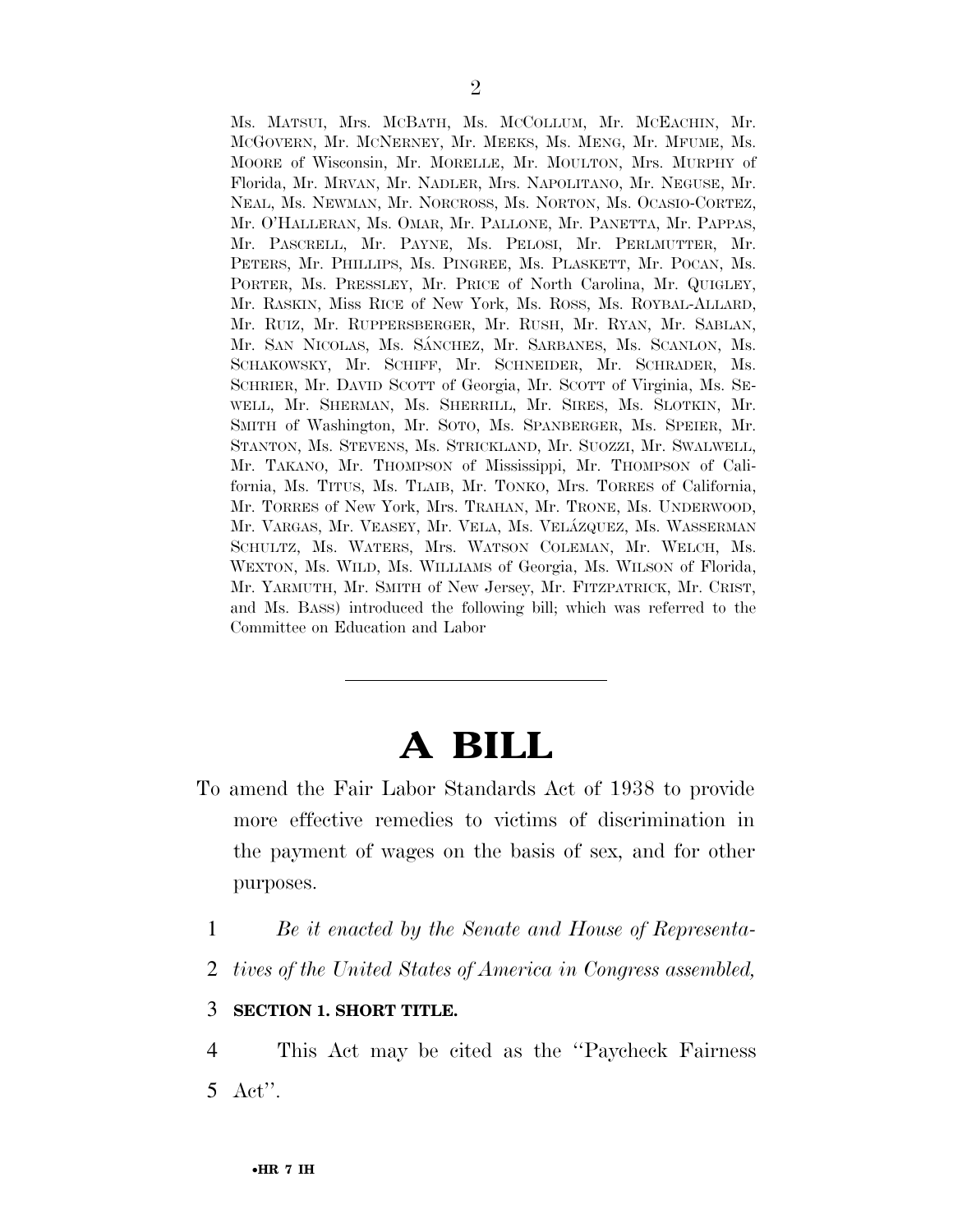#### **SEC. 2. FINDINGS.**

Congress finds the following:

 (1) Women have entered the workforce in record numbers over the past 50 years.

 (2) Despite the enactment of the Equal Pay Act of 1963, many women continue to earn significantly lower pay than men for equal work. These pay dis- parities exist in both the private and governmental sectors. Pay disparities are especially severe for women and girls of color.

 (3) In many instances, the pay disparities can only be due to continued intentional discrimination or the lingering effects of past discrimination. After controlling for educational attainment, occupation, industry, union status, race, ethnicity, and labor force experience roughly 40 percent of the pay gap remains unexplained.

(4) The existence of such pay disparities—

 (A) depresses the wages of working fami- lies who rely on the wages of all members of the 21 family to make ends meet;

 (B) undermines women's retirement secu- rity, which is often based on earnings while in 24 the workforce;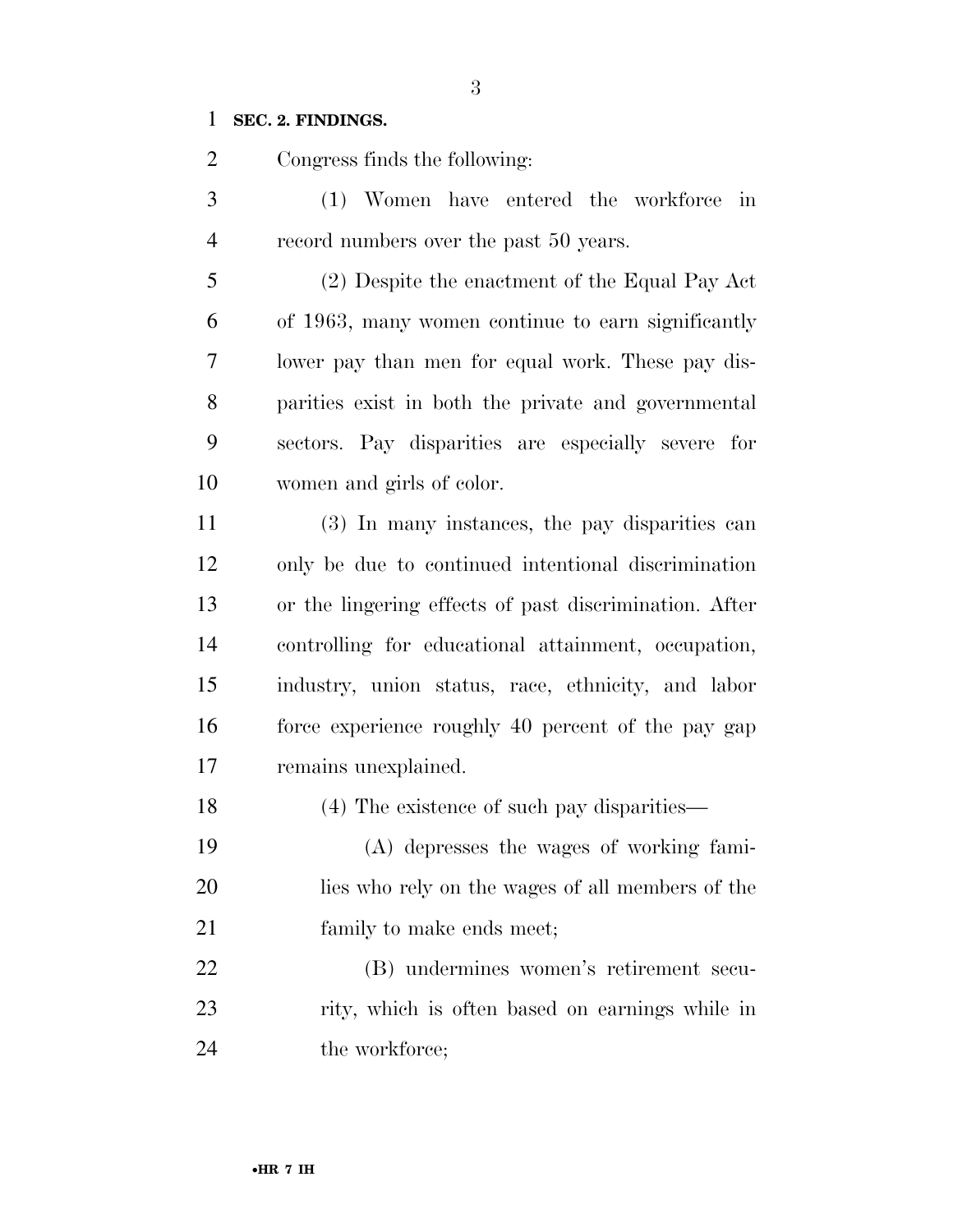| $\mathbf{1}$   | (C) prevents women from realizing their              |
|----------------|------------------------------------------------------|
| $\overline{2}$ | full economic potential, particularly in terms of    |
| 3              | labor force participation and attachment;            |
| $\overline{4}$ | (D) has been spread and perpetuated,                 |
| 5              | through commerce and the channels and instru-        |
| 6              | mentalities of commerce, among the workers of        |
| 7              | the several States;                                  |
| 8              | (E) burdens commerce and the free flow of            |
| 9              | goods in commerce;                                   |
| 10             | (F) constitutes an unfair method of com-             |
| 11             | petition in commerce;                                |
| 12             | (G) tends to cause labor disputes, as evi-           |
| 13             | denced by the tens of thousands of charges filed     |
| 14             | with the Equal Employment Opportunity Com-           |
| 15             | mission against employers between 2010 and           |
| 16             | 2016;                                                |
| 17             | (H) interferes with the orderly and fair             |
| 18             | marketing of goods in commerce; and                  |
| 19             | (I) in many instances, may deprive workers           |
| 20             | of equal protection on the basis of sex in viola-    |
| 21             | tion of the 5th and 14th Amendments to the           |
| 22             | Constitution.                                        |
| 23             | $(5)(A)$ Artificial barriers to the elimination of   |
| 24             | discrimination in the payment of wages on the basis  |
| 25             | of sex continue to exist decades after the enactment |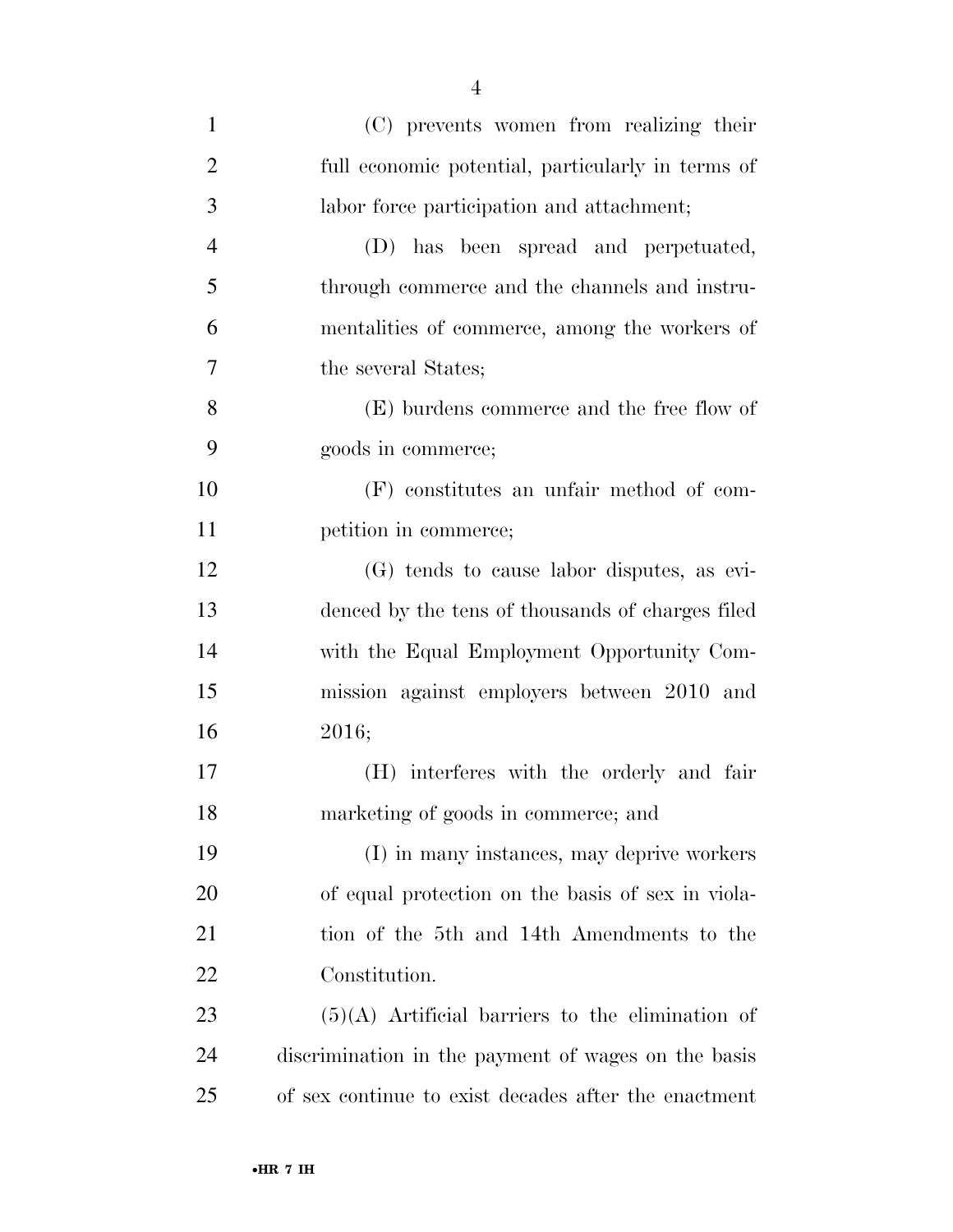| $\mathbf{1}$   | of the Fair Labor Standards Act of 1938 (29 U.S.C.   |
|----------------|------------------------------------------------------|
| $\overline{2}$ | 201 et seq.) and the Civil Rights Act of 1964 (42    |
| 3              | U.S.C. 2000a et seq.).                               |
| $\overline{4}$ | (B) These barriers have resulted, in significant     |
| 5              | part, because the Equal Pay Act of 1963 has not      |
| 6              | worked as Congress originally intended. Improve-     |
| $\tau$         | ments and modifications to the law are necessary to  |
| 8              | ensure that the Act provides effective protection to |
| 9              | those subject to pay discrimination on the basis of  |
| 10             | their sex.                                           |
| 11             | (C) Elimination of such barriers would have          |
| 12             | positive effects, including—                         |
| 13             | (i) providing a solution to problems in the          |
| 14             | economy created by unfair pay disparities;           |
| 15             | (ii) substantially reducing the number of            |
| 16             | working women earning unfairly low wages,            |
| 17             | thereby reducing the dependence on public as-        |
| 18             | sistance;                                            |
| 19             | (iii) promoting stable families by enabling          |
| <b>20</b>      | all family members to earn a fair rate of pay;       |
| 21             | (iv) remedying the effects of past discrimi-         |
| 22             | nation on the basis of sex and ensuring that in      |
| 23             | the future workers are afforded equal protection     |
| 24             | on the basis of sex; and                             |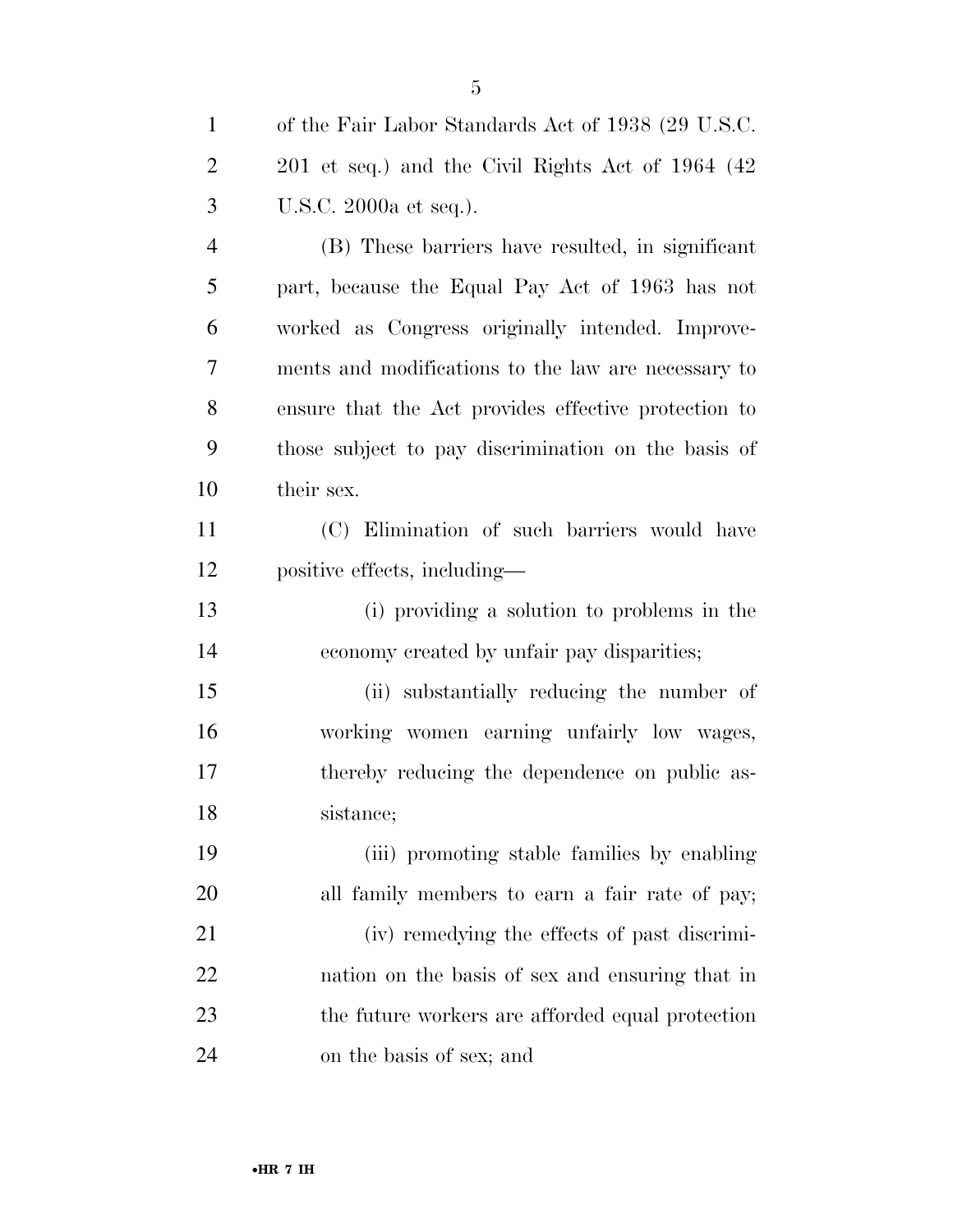| $\mathbf{1}$   | (v) ensuring equal protection pursuant to         |
|----------------|---------------------------------------------------|
| $\overline{2}$ | Congress' power to enforce the 5th and 14th       |
| 3              | Amendments to the Constitution.                   |
| $\overline{4}$ | (6) The Department of Labor and the Equal         |
| 5              | Employment Opportunity Commission carry out       |
| 6              | functions to help ensure that women receive equal |
| 7              | pay for equal work.                               |
| 8              | (7) The Department of Labor is responsible        |
| 9              | $for-$                                            |
| 10             | (A) collecting and making publicly avail-         |
| 11             | able information about women's pay;               |
| 12             | (B) ensuring that companies receiving             |
| 13             | Federal contracts comply with anti-discrimina-    |
| 14             | tion affirmative action requirements of Execu-    |
| 15             | tive Order 11246 (relating to equal employment    |
| 16             | opportunity);                                     |
| 17             | (C) disseminating information about wom-          |
| 18             | en's rights in the workplace;                     |
| 19             | (D) helping women who have been victims           |
| 20             | of pay discrimination obtain a remedy; and        |
| 21             | (E) investigating and prosecuting systemic        |
| 22             | gender based pay discrimination involving gov-    |
| 23             | ernment contractors.                              |
| 24             | (8) The Equal Employment Opportunity Com-         |
| 25             | mission is the primary enforcement agency for     |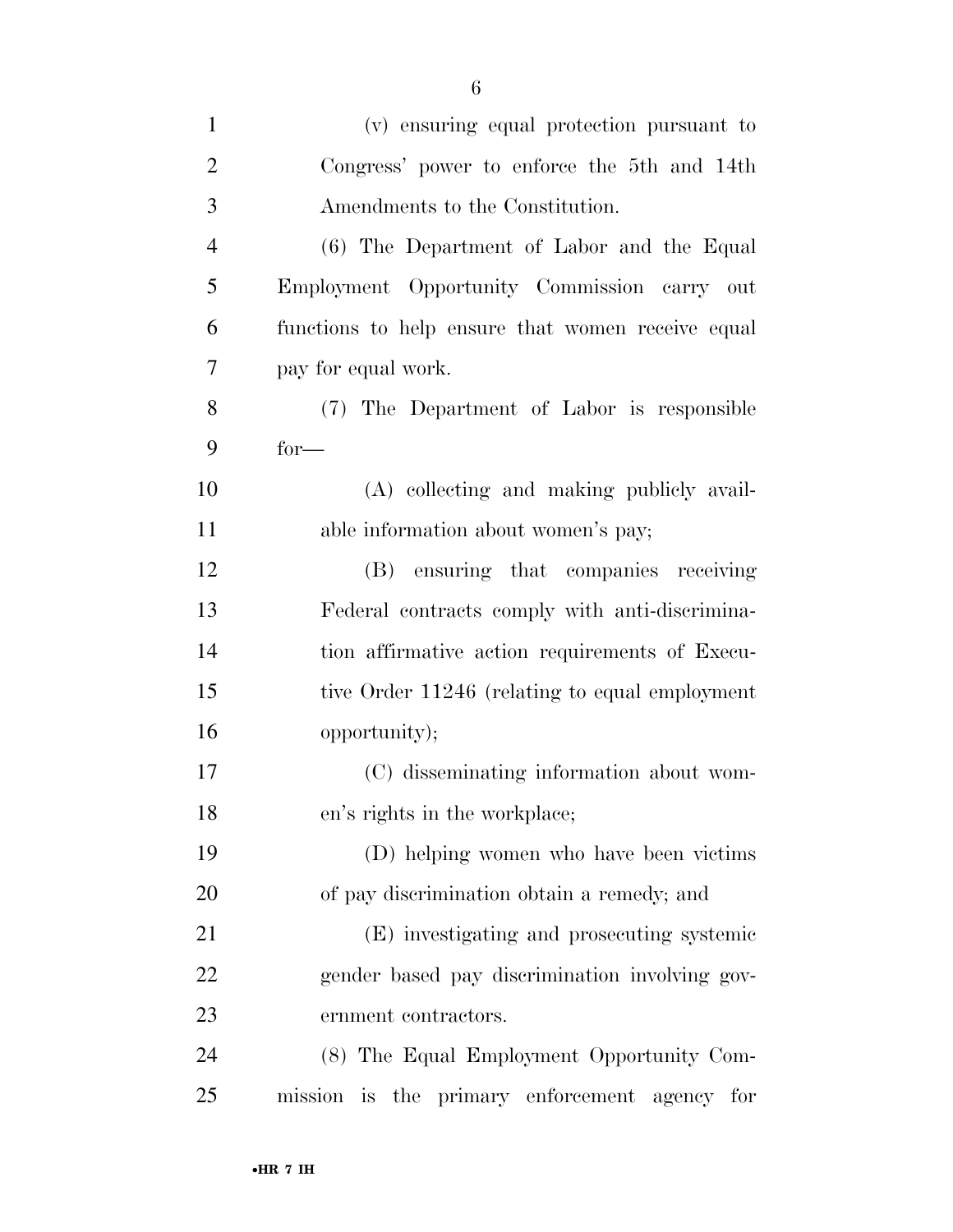claims made under the Equal Pay Act of 1963, and issues regulations and guidance on appropriate in-terpretations of the law.

 (9) Vigorous implementation by the Depart- ment of Labor and the Equal Employment Oppor- tunity Commission, increased information as a result of the amendments made by this Act, wage data, and more effective remedies, will ensure that women are better able to recognize and enforce their rights.

 (10) Certain employers have already made great strides in eradicating unfair pay disparities in the workplace and their achievements should be rec-ognized.

 **SEC. 3. ENHANCED ENFORCEMENT OF EQUAL PAY RE-QUIREMENTS.** 

 (a) BONA FIDE FACTOR DEFENSE AND MODIFICA- TION OF SAME ESTABLISHMENT REQUIREMENT.—Section 6(d)(1) of the Fair Labor Standards Act of 1938 (29 U.S.C. 206(d)(1)) is amended—

 (1) by striking ''No employer having'' and in-21 serting "(A) No employer having";

 (2) by striking ''any other factor other than sex'' and inserting ''a bona fide factor other than sex, such as education, training, or experience''; and (3) by inserting at the end the following: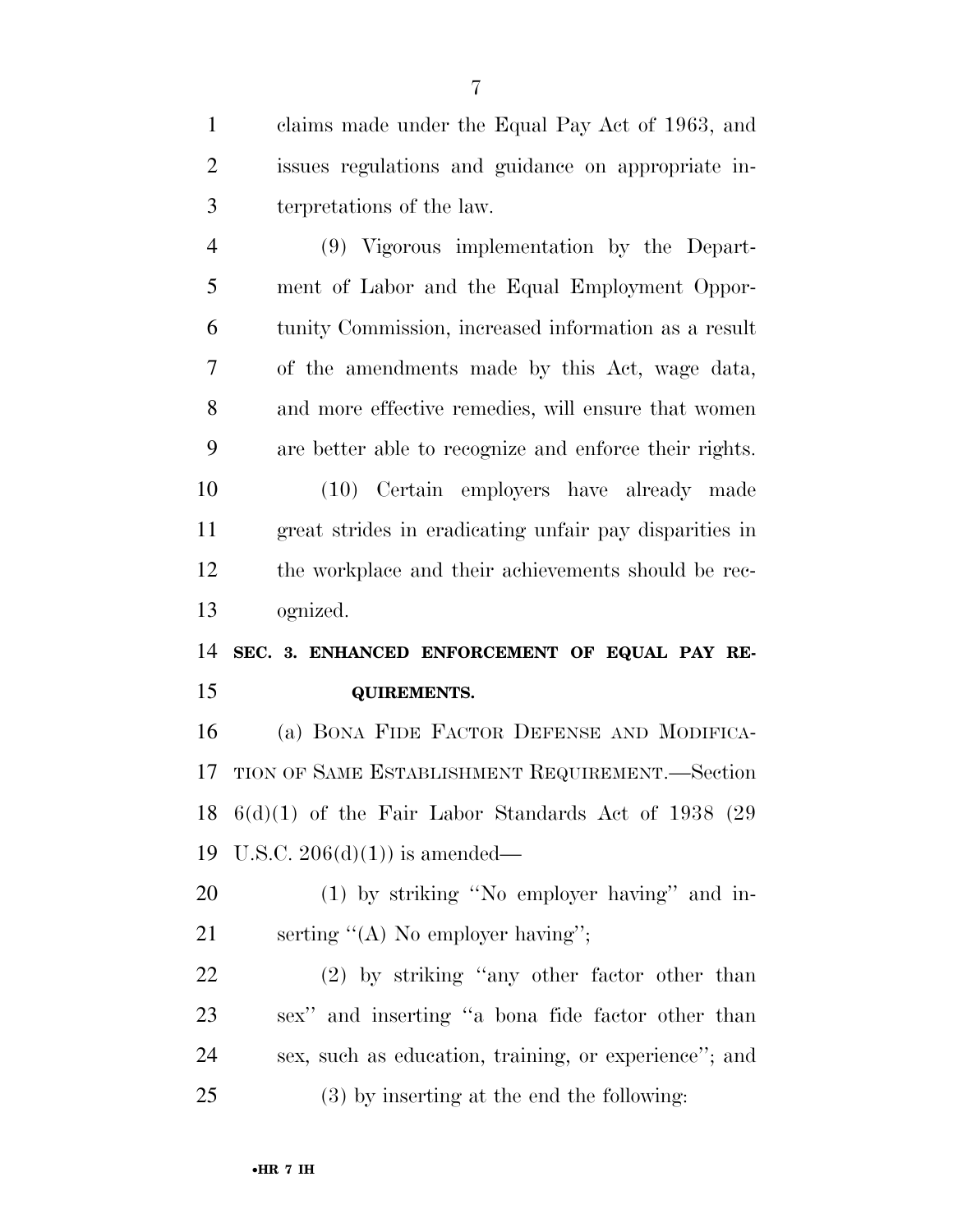''(B) The bona fide factor defense described in sub-2 paragraph  $(A)(iv)$  shall apply only if the employer dem- onstrates that such factor (i) is not based upon or derived from a sex-based differential in compensation; (ii) is job- related with respect to the position in question; (iii) is con- sistent with business necessity; and (iv) accounts for the entire differential in compensation at issue. Such defense shall not apply where the employee demonstrates that an alternative employment practice exists that would serve the same business purpose without producing such dif- ferential and that the employer has refused to adopt such alternative practice.

 ''(C) For purposes of subparagraph (A), employees shall be deemed to work in the same establishment if the employees work for the same employer at workplaces lo- cated in the same county or similar political subdivision of a State. The preceding sentence shall not be construed as limiting broader applications of the term 'establish- ment' consistent with rules prescribed or guidance issued by the Equal Employment Opportunity Commission.''.

 (b) NONRETALIATION PROVISION.—Section 15 of the Fair Labor Standards Act of 1938 (29 U.S.C. 215) is amended—

24 (1) in subsection (a)—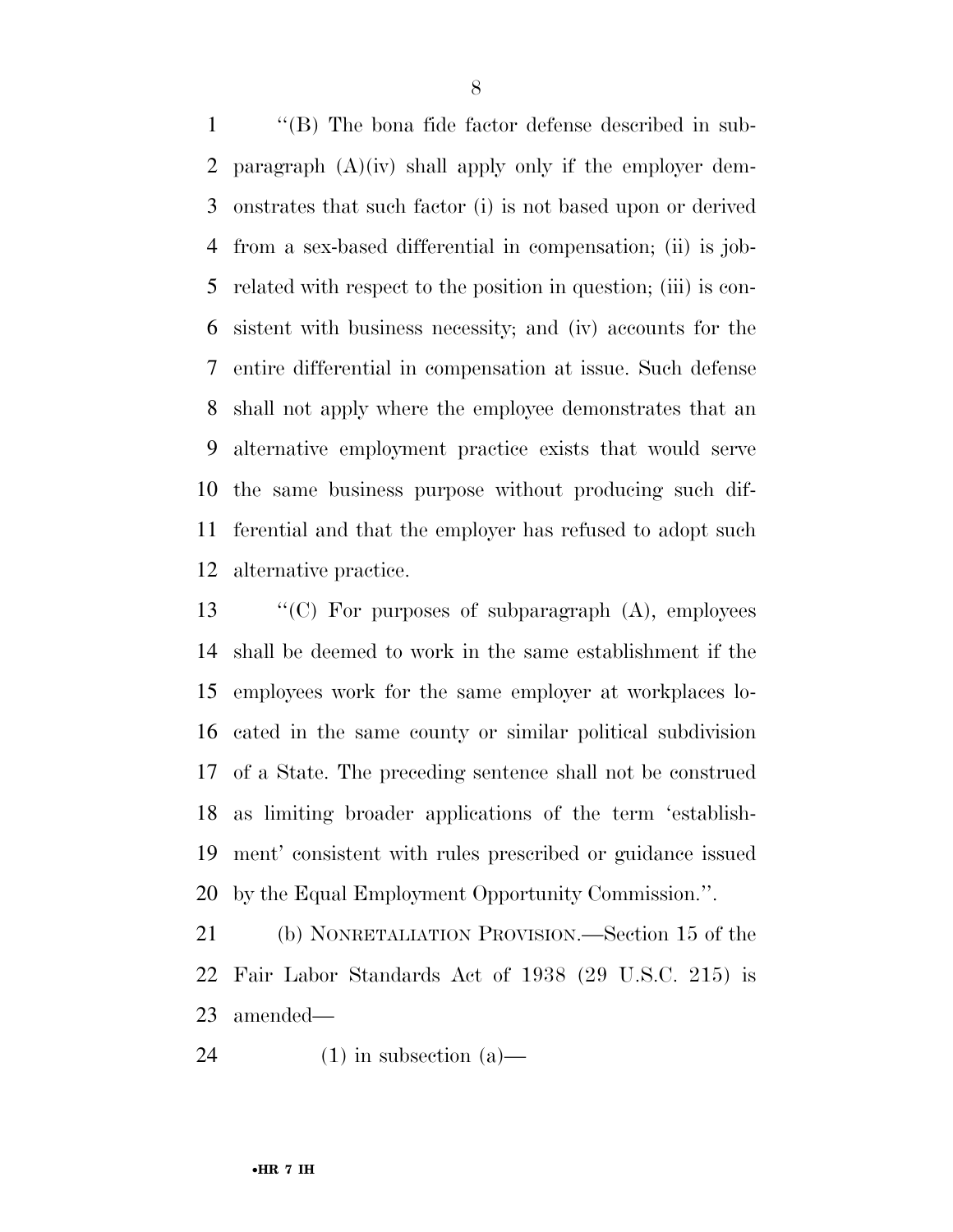(A) in paragraph (3), by striking ''em- ployee has filed'' and all that follows and insert-ing ''employee—

 $\langle (A)$  has made a charge or filed any com- plaint or instituted or caused to be instituted any investigation, proceeding, hearing, or action under or related to this Act, including an inves- tigation conducted by the employer, or has tes- tified or is planning to testify or has assisted or participated in any manner in any such inves- tigation, proceeding, hearing or action, or has served or is planning to serve on an industry committee; or

 $\langle$  (B) has inquired about, discussed, or dis- closed the wages of the employee or another employee (such as by inquiring or discussing with the employer why the wages of the em-ployee are set at a certain rate or salary);'';

 (B) in paragraph (5), by striking the pe-20 riod at the end and inserting "; or"; and

 (C) by adding at the end the following:  $\frac{1}{22}$  ''(6) to require an employee to sign a contract or waiver that would prohibit the employee from dis- closing information about the employee's wages.''; and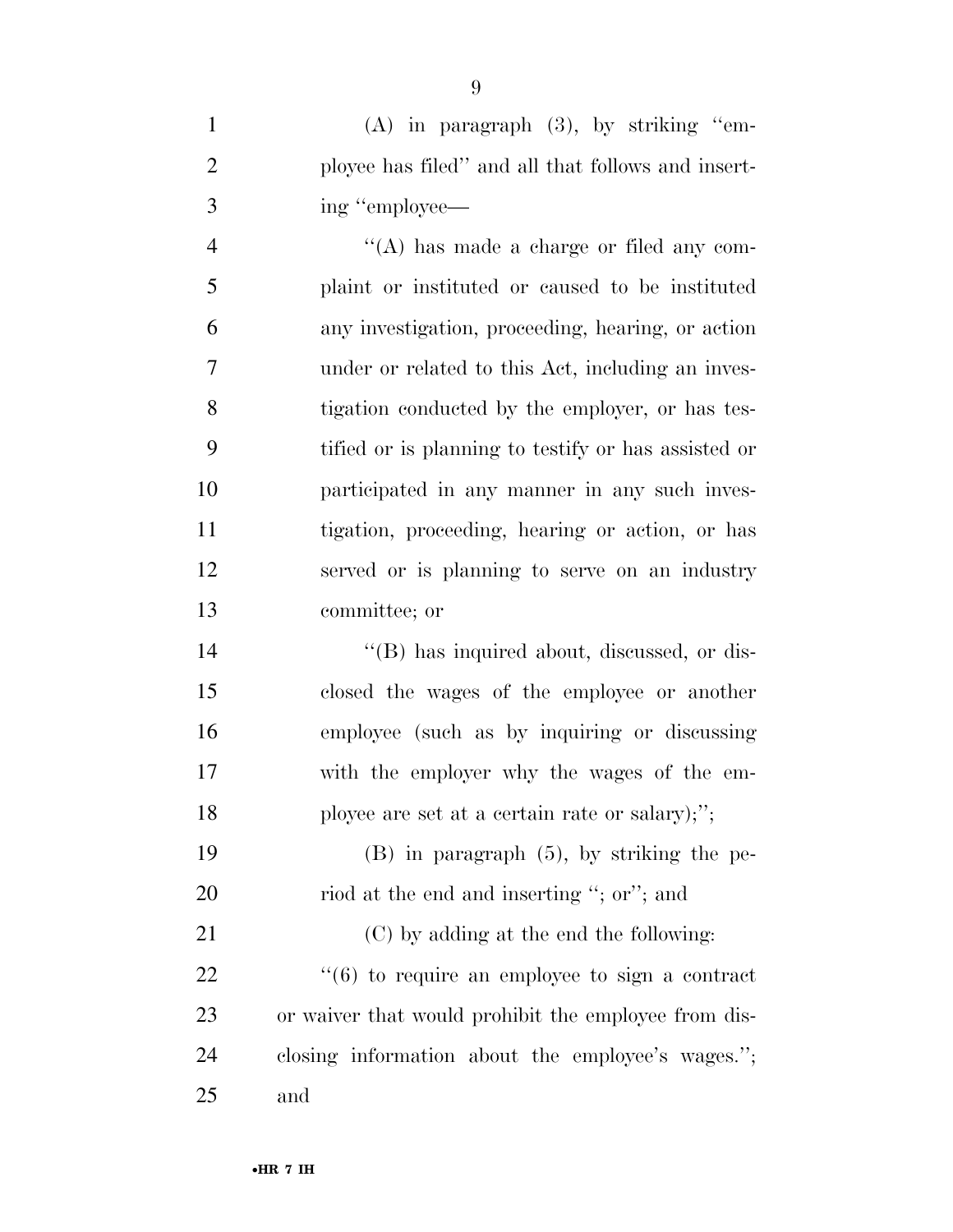(2) by adding at the end the following:

 $\text{``(c)}$  Subsection (a)(3)(B) shall not apply to instances in which an employee who has access to the wage informa- tion of other employees as a part of such employee's essen- tial job functions discloses the wages of such other employ- ees to individuals who do not otherwise have access to such information, unless such disclosure is in response to a complaint or charge or in furtherance of an investigation, proceeding, hearing, or action under section 6(d), includ- ing an investigation conducted by the employer. Nothing in this subsection shall be construed to limit the rights of an employee provided under any other provision of law.''.

 (c) ENHANCED PENALTIES.—Section 16(b) of the Fair Labor Standards Act of 1938 (29 U.S.C. 216(b)) is amended—

 (1) by inserting after the first sentence the fol- lowing: ''Any employer who violates section 6(d) shall additionally be liable for such compensatory damages, or, where the employee demonstrates that 21 the employer acted with malice or reckless indiffer- ence, punitive damages as may be appropriate, ex- cept that the United States shall not be liable for punitive damages.'';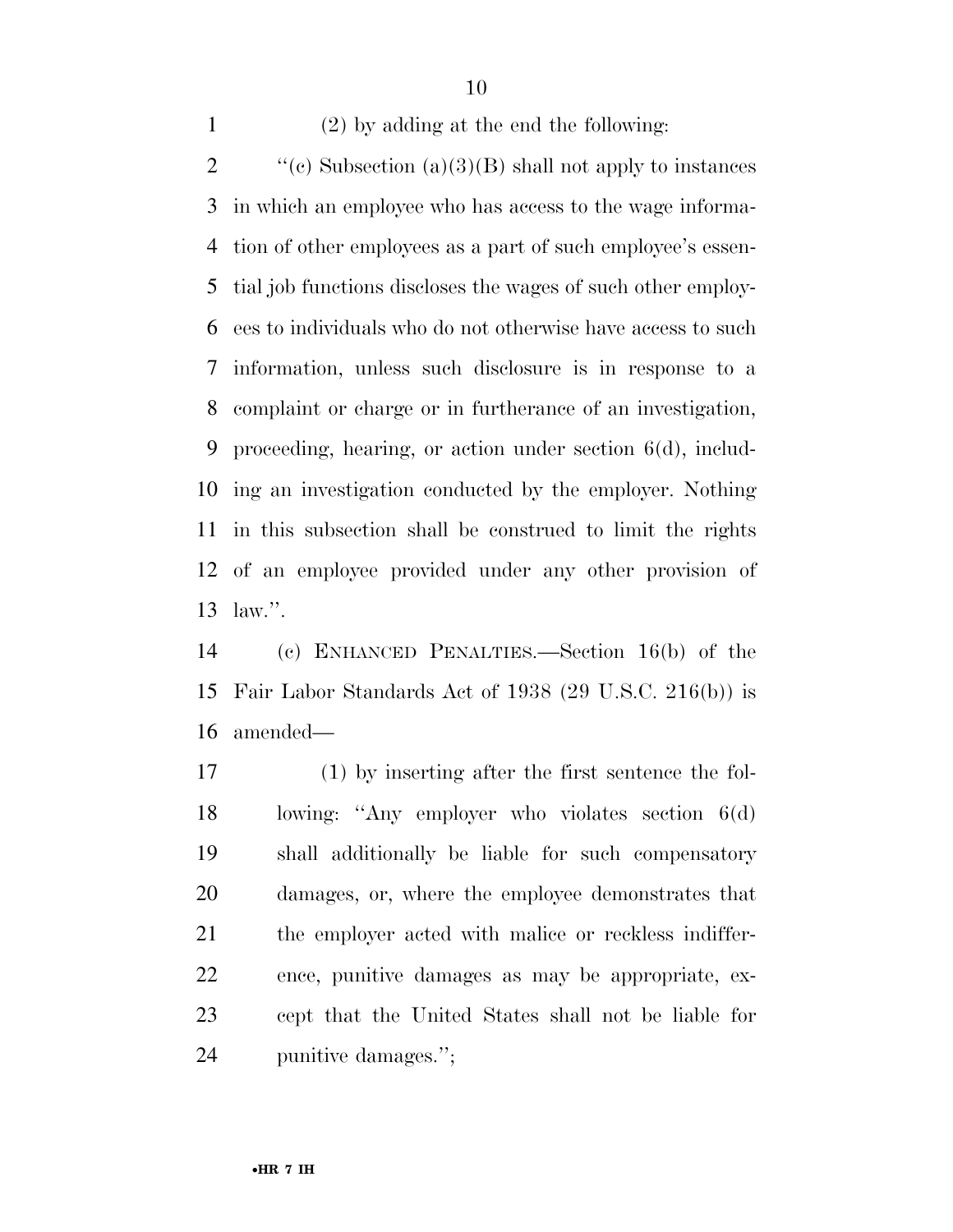| $\mathbf{1}$   | $(2)$ in the sentence beginning "An action to",        |
|----------------|--------------------------------------------------------|
| $\overline{2}$ | by striking "the preceding sentences" and inserting    |
| 3              | "any of the preceding sentences of this subsection";   |
| $\overline{4}$ | (3) in the sentence beginning "No employees"           |
| 5              | shall", by striking "No employees" and inserting       |
| 6              | "Except with respect to class actions brought to en-   |
| 7              | force section $6(d)$ , no employee";                   |
| 8              | $(4)$ by inserting after the sentence referred to      |
| 9              | in paragraph (3), the following: "Notwithstanding      |
| 10             | any other provision of Federal law, any action         |
| 11             | brought to enforce section $6(d)$ may be maintained    |
| 12             | as a class action as provided by the Federal Rules     |
| 13             | of Civil Procedure."; and                              |
| 14             | $(5)$ in the sentence beginning "The court in"—        |
| 15             | $(A)$ by striking "in such action" and in-             |
| 16             | serting "in any action brought to recover the li-      |
| 17             | ability prescribed in any of the preceding sen-        |
| 18             | tences of this subsection"; and                        |
| 19             | (B) by inserting before the period the fol-            |
| 20             | lowing: ", including expert fees".                     |
| 21             | (d) ACTION BY SECRETARY.—Section $16(c)$ of the        |
| 22             | Fair Labor Standards Act of 1938 (29 U.S.C. 216(c)) is |
| 23             | amended—                                               |
| 24             | $(1)$ in the first sentence—                           |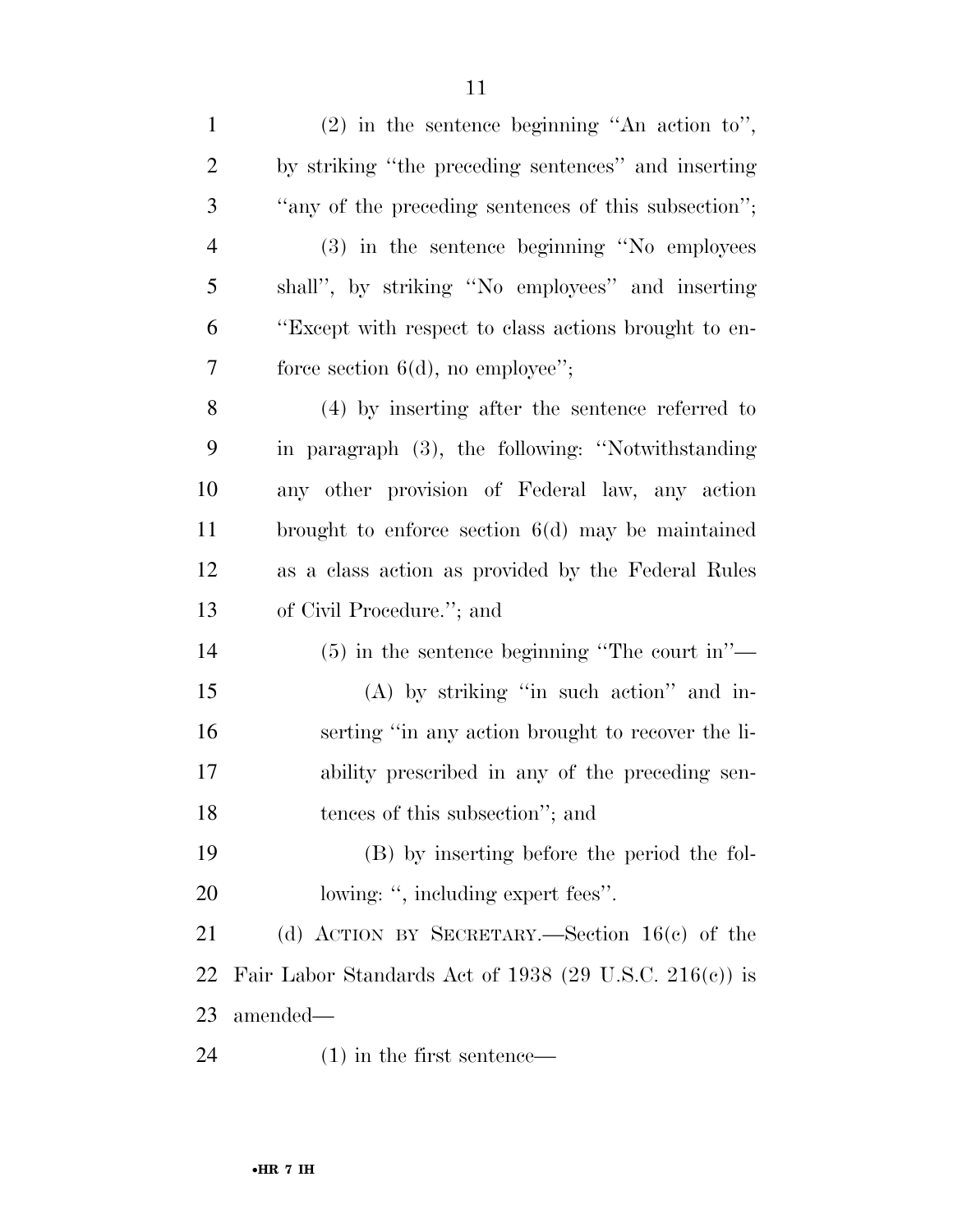| $\mathbf{1}$   | $(A)$ by inserting "or, in the case of a viola-         |
|----------------|---------------------------------------------------------|
| $\overline{2}$ | tion of section $6(d)$ , additional compensatory or     |
| 3              | punitive damages, as described in subsection            |
| $\overline{4}$ | $(b)$ ," before "and the agreement"; and                |
| 5              | (B) by inserting before the period the fol-             |
| 6              | lowing: ", or such compensatory or punitive             |
| $\overline{7}$ | damages, as appropriate";                               |
| 8              | $(2)$ in the second sentence, by inserting before       |
| 9              | the period the following: "and, in the case of a viola- |
| 10             | tion of section $6(d)$ , additional compensatory or pu- |
| 11             | nitive damages, as described in subsection (b)";        |
| 12             | $(3)$ in the third sentence, by striking "the first"    |
| 13             | sentence" and inserting "the first or second sen-       |
| 14             | tence"; and                                             |
| 15             | $(4)$ in the sixth sentence—                            |
| 16             | (A) by striking "commenced in the case"                 |
| 17             | and inserting "commenced—                               |
| 18             | "(1) in the case";                                      |
| 19             | $(B)$ by striking the period and inserting ";           |
| 20             | $\alpha$ "; and                                         |
| 21             | (C) by adding at the end the following:                 |
| 22             | $\lq(2)$ in the case of a class action brought to en-   |
| 23             | force section $6(d)$ , on the date on which the indi-   |
| 24             | vidual becomes a party plaintiff to the class action.". |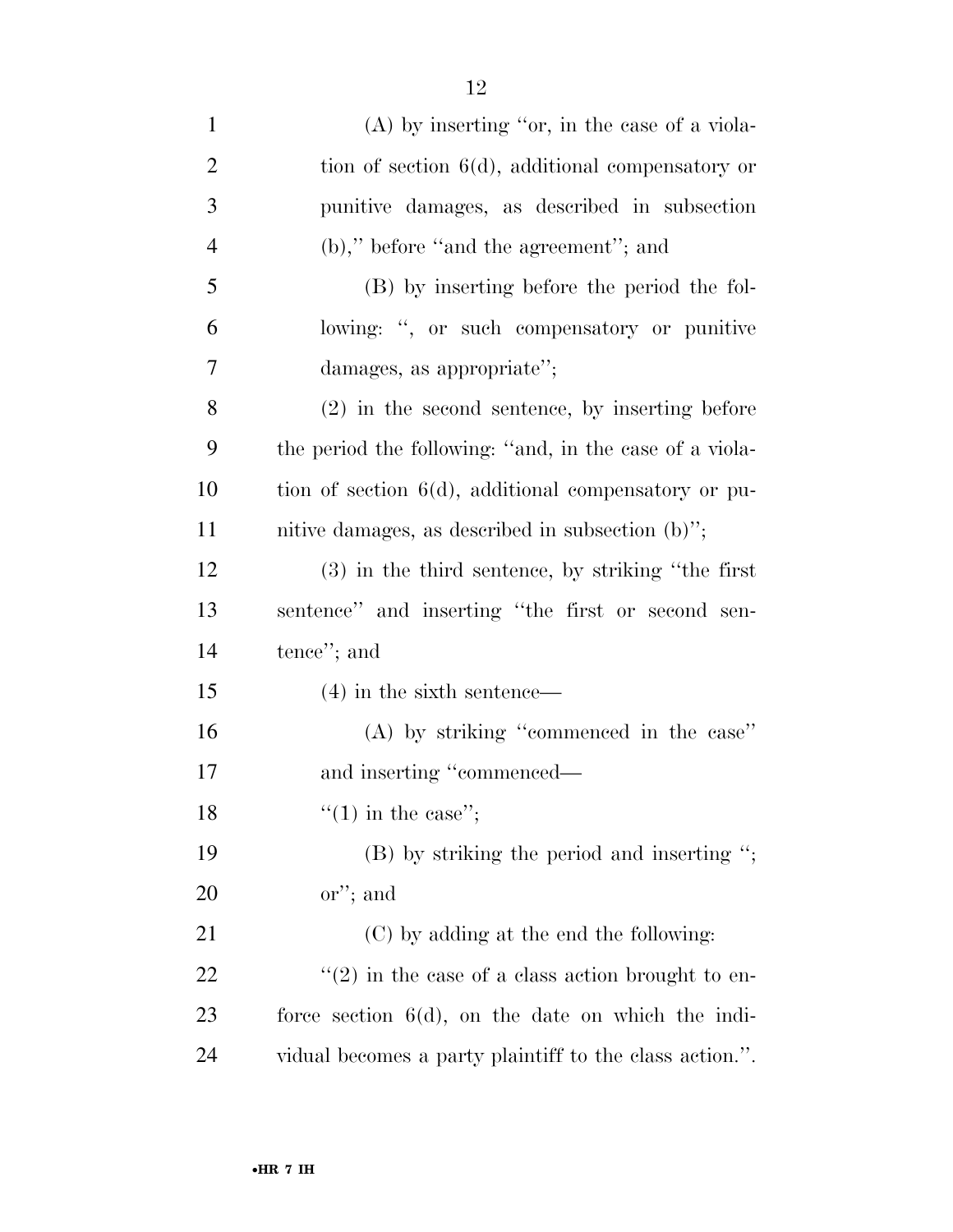#### **SEC. 4. TRAINING.**

 The Equal Employment Opportunity Commission and the Office of Federal Contract Compliance Programs, subject to the availability of funds appropriated under sec- tion 11, shall provide training to Commission employees and affected individuals and entities on matters involving discrimination in the payment of wages.

#### **SEC. 5. NEGOTIATION SKILLS TRAINING.**

(a) PROGRAM AUTHORIZED.—

 (1) IN GENERAL.—The Secretary of Labor, after consultation with the Secretary of Education, is authorized to establish and carry out a grant pro-gram.

 (2) GRANTS.—In carrying out the program, the Secretary of Labor may make grants on a competi- tive basis to eligible entities to carry out negotiation skills training programs for the purposes of address- ing pay disparities, including through outreach to women and girls.

 (3) ELIGIBLE ENTITIES.—To be eligible to re- ceive a grant under this subsection, an entity shall be a public agency, such as a State, a local govern- ment in a metropolitan statistical area (as defined by the Office of Management and Budget), a State educational agency, or a local educational agency, a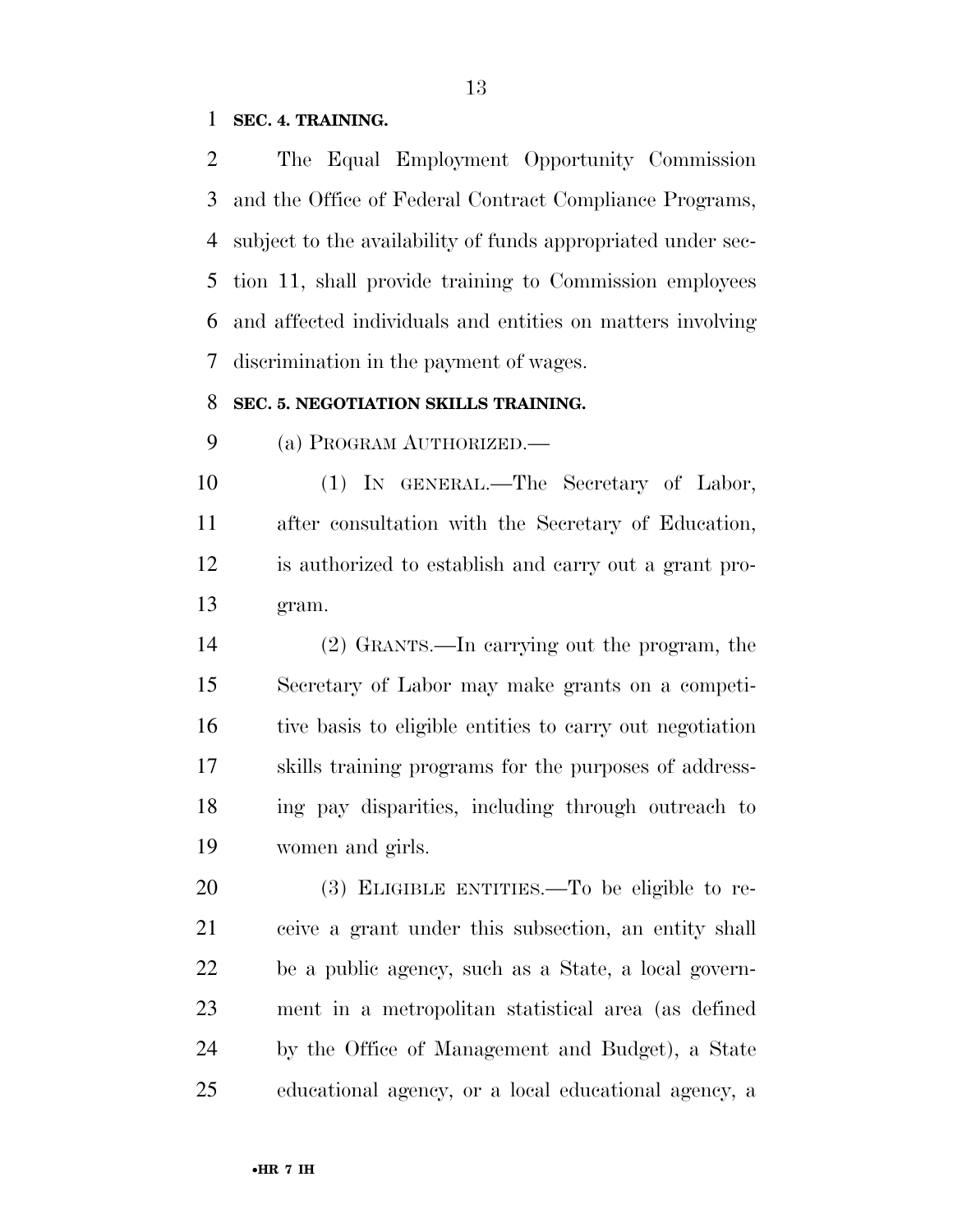private nonprofit organization, or a community-based organization.

 (4) APPLICATION.—To be eligible to receive a grant under this subsection, an entity shall submit an application to the Secretary of Labor at such time, in such manner, and containing such informa-tion as the Secretary of Labor may require.

 (5) USE OF FUNDS.—An entity that receives a grant under this subsection shall use the funds made available through the grant to carry out an effective negotiation skills training program for the purposes described in paragraph (2).

 (b) INCORPORATING TRAINING INTO EXISTING PRO- GRAMS.—The Secretary of Labor and the Secretary of Education shall issue regulations or policy guidance that provides for integrating the negotiation skills training, to the extent practicable, into programs authorized under—

 (1) in the case of the Secretary of Education, the Elementary and Secondary Education Act of 1965 (20 U.S.C. 6301 et seq.), the Carl D. Perkins Career and Technical Education Act of 2006 (20 U.S.C. 2301 et seq.), the Higher Education Act of 1965 (20 U.S.C. 1001 et seq.), and other programs carried out by the Department of Education that the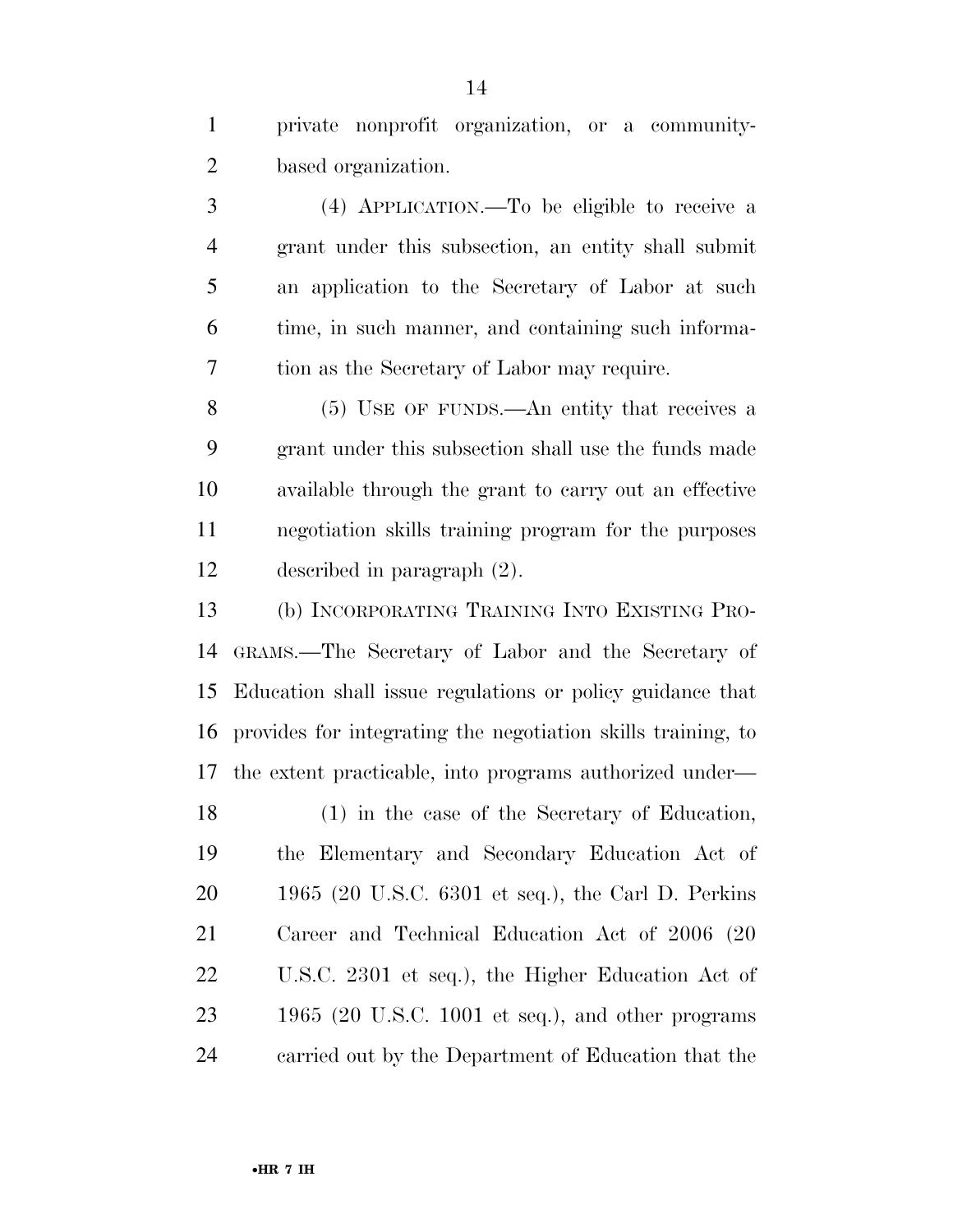Secretary of Education determines to be appro-priate; and

 (2) in the case of the Secretary of Labor, the Workforce Innovation and Opportunity Act (29 U.S.C. 3101 et seq.), and other programs carried out by the Department of Labor that the Secretary of Labor determines to be appropriate.

 (c) REPORT.—Not later than 18 months after the date of enactment of this Act, and annually thereafter, the Secretary of Labor, in consultation with the Secretary of Education, shall prepare and submit to Congress a re- port describing the activities conducted under this section and evaluating the effectiveness of such activities in achieving the purposes of this section.

#### **SEC. 6. RESEARCH, EDUCATION, AND OUTREACH.**

 (a) IN GENERAL.—Not later than 18 months after the date of enactment of this Act, and periodically there- after, the Secretary of Labor shall conduct studies and provide information to employers, labor organizations, and the general public concerning the means available to elimi- nate pay disparities between men and women (including women who are Asian American, Black or African-Amer- ican, Hispanic American or Latino, Native American or Alaska Native, Native Hawaiian or Pacific Islander, and White American), including—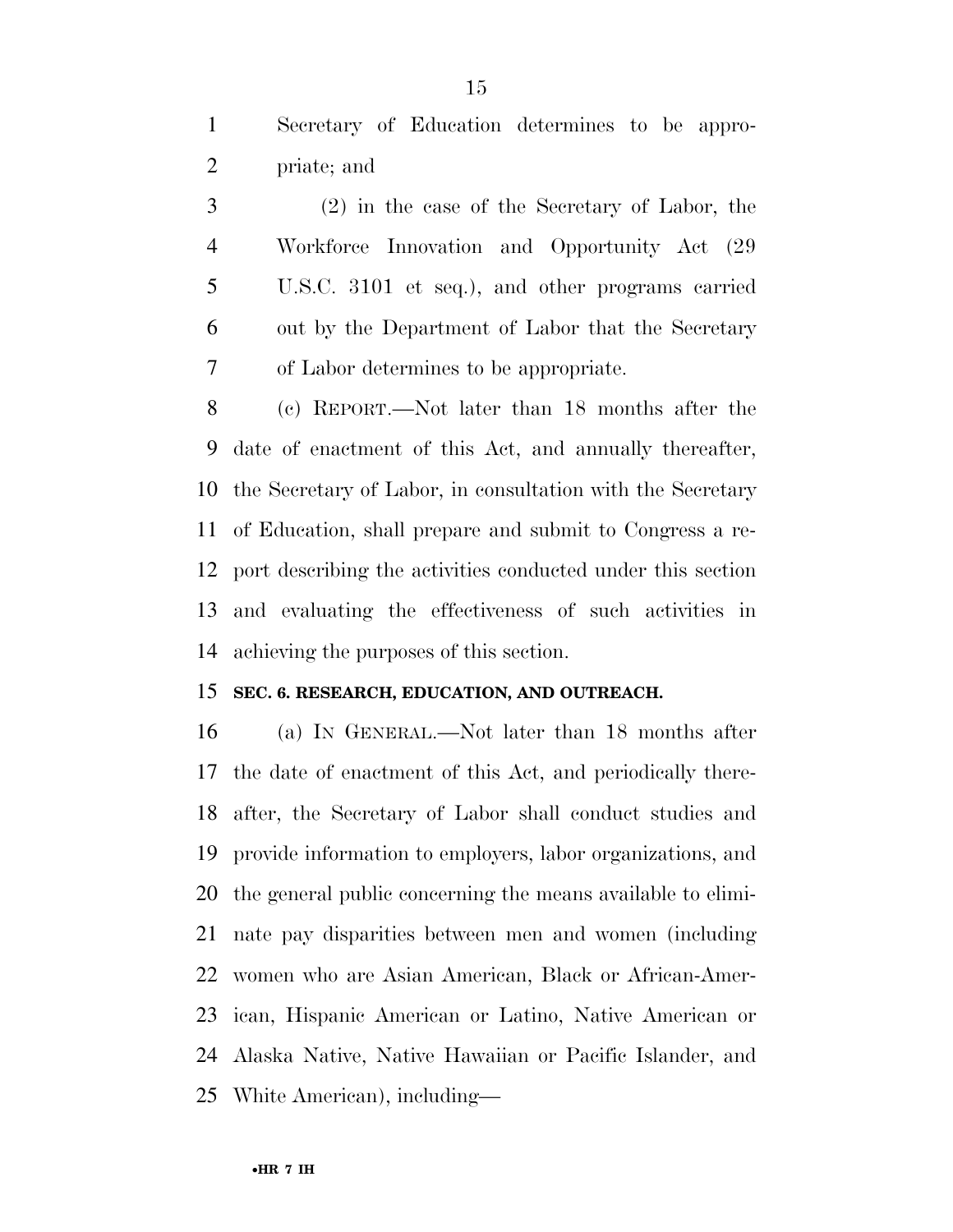| $\mathbf{1}$   | (1) conducting and promoting research to de-            |
|----------------|---------------------------------------------------------|
| $\overline{2}$ | velop the means to correct expeditiously the condi-     |
| 3              | tions leading to the pay disparities, with specific at- |
| $\overline{4}$ | tention paid to women and girls from historically       |
| 5              | underrepresented and minority groups;                   |
| 6              | (2) publishing and otherwise making available           |
| 7              | to employers, labor organizations, professional asso-   |
| 8              | ciations, educational institutions, the media, and the  |
| 9              | general public the findings resulting from studies      |
| 10             | and other materials, relating to eliminating the pay    |
| 11             | disparities;                                            |
| 12             | (3) sponsoring and assisting State, local, and          |
| 13             | community informational and educational programs;       |
| 14             | (4) providing information to employers, labor           |
| 15             | organizations, professional associations, and other     |
| 16             | interested persons on the means of eliminating the      |
| 17             | pay disparities; and                                    |
| 18             | (5) recognizing and promoting the achievements          |
| 19             | of employers, labor organizations, and professional     |
| 20             | associations that have worked to eliminate the pay      |
| 21             | disparities.                                            |
| 22             | (b) REPORT ON GENDER PAY GAP IN TEENAGE                 |
| 23             | LABOR FORCE.-                                           |
| 24             | (1) REPORT REQUIRED.—Not later than one                 |
| 25             | year after the date of the enactment of this Act, the   |
|                |                                                         |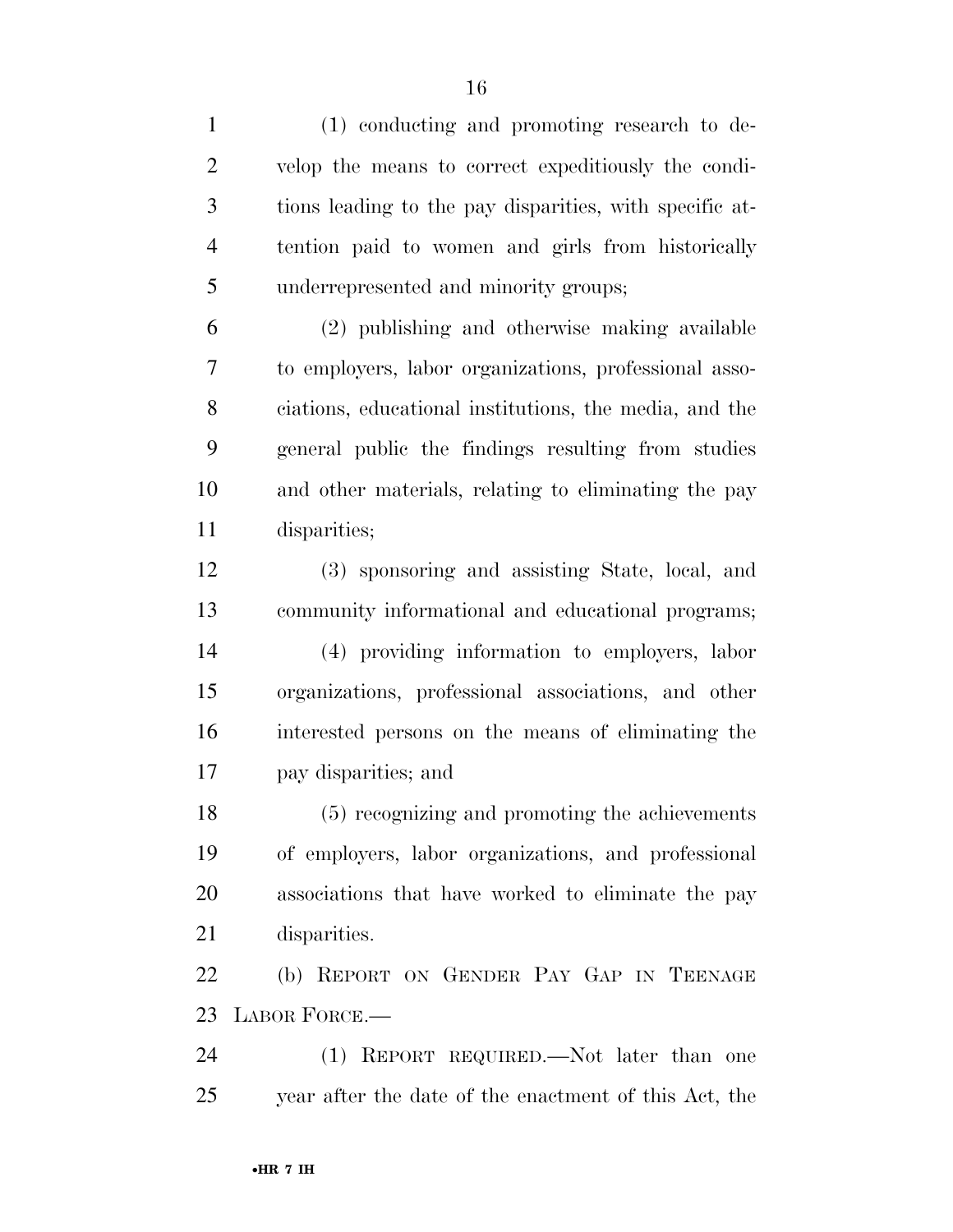| $\mathbf{1}$   | Secretary of Labor, acting through the Director of |
|----------------|----------------------------------------------------|
| $\overline{2}$ | the Women's Bureau and in coordination with the    |
| 3              | Commissioner of Labor Statistics, shall—           |
| $\overline{4}$ | (A) submit to Congress a report on the             |
| 5              | gender pay gap in the teenage labor force; and     |
| 6              | (B) make the report available on a publicly        |
| 7              | accessible website of the Department of Labor.     |
| 8              | (2) ELEMENTS.—The report under subsection          |
| 9              | (a) shall include the following:                   |
| 10             | (A) An examination of trends and potential         |
| 11             | solutions relating to the teenage gender pay       |
| 12             | gap.                                               |
| 13             | (B) An examination of how the teenage              |
| 14             | gender pay gap potentially translates into         |
| 15             | greater wage gaps in the overall labor force.      |
| 16             | (C) An examination of overall lifetime             |
| 17             | earnings and losses for informal and formal        |
| 18             | jobs for women, including women of color.          |
| 19             | (D) An examination of the teenage gender           |
| 20             | pay gap, including a comparison of the average     |
| 21             | amount earned by males and females, respec-        |
| 22             | tively, in informal jobs, such as babysitting and  |
| 23             | other freelance jobs, as well as formal jobs,      |
| 24             | such as retail, restaurant, and customer service.  |
| 25             | $(E)$ A comparison of —                            |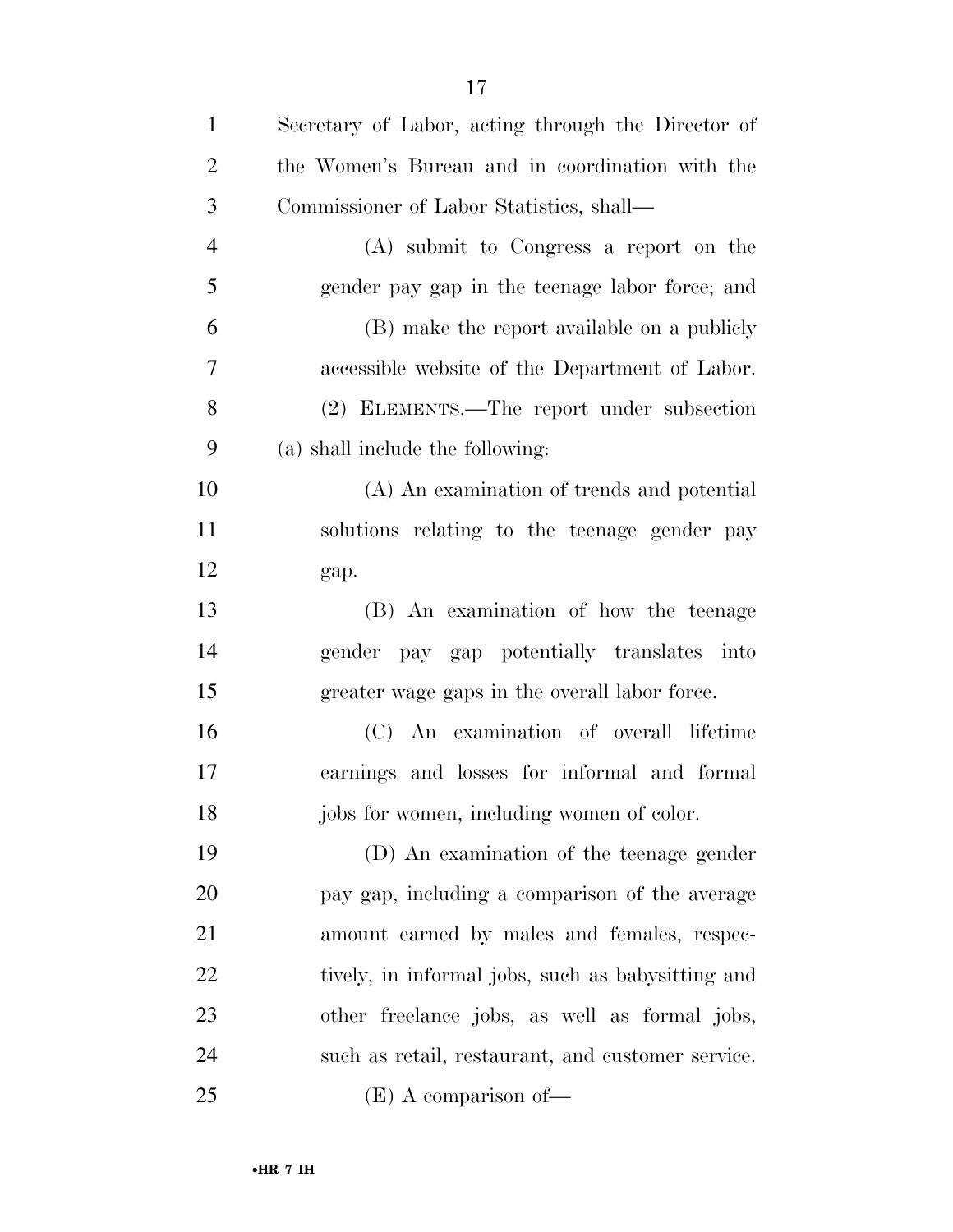| $\mathbf{1}$   | (i) the types of tasks typically per-        |
|----------------|----------------------------------------------|
| $\overline{2}$ | formed by women from the teenage years       |
| 3              | through adulthood within certain informal    |
| $\overline{4}$ | jobs, such as babysitting and other free-    |
| 5              | lance jobs, and formal jobs, such as retail, |
| 6              | restaurant, and customer service; and        |
| 7              | (ii) the types of tasks performed by         |
| 8              | younger males in such positions.             |
| 9              | (F) Interviews and surveys with workers      |
| 10             | and employers relating to early gender-based |
| 11             | pay discrepancies.                           |
| 12             | (G) Recommendations for-                     |
|                |                                              |
| 13             | (i) addressing pay inequality for            |
| 14             | women from the teenage years through         |
| 15             | adulthood, including such women of color;    |
| 16             | (ii) addressing any disadvantages ex-        |
| 17             | perienced by young women with respect to     |
| 18             | work experience and professional develop-    |
| 19             | ment;                                        |
| 20             | (iii) the development of standards and       |
| 21             | best practices for workers and employees     |
| 22             | to ensure better pay for young women and     |
| 23             | the prevention of early inequalities in the  |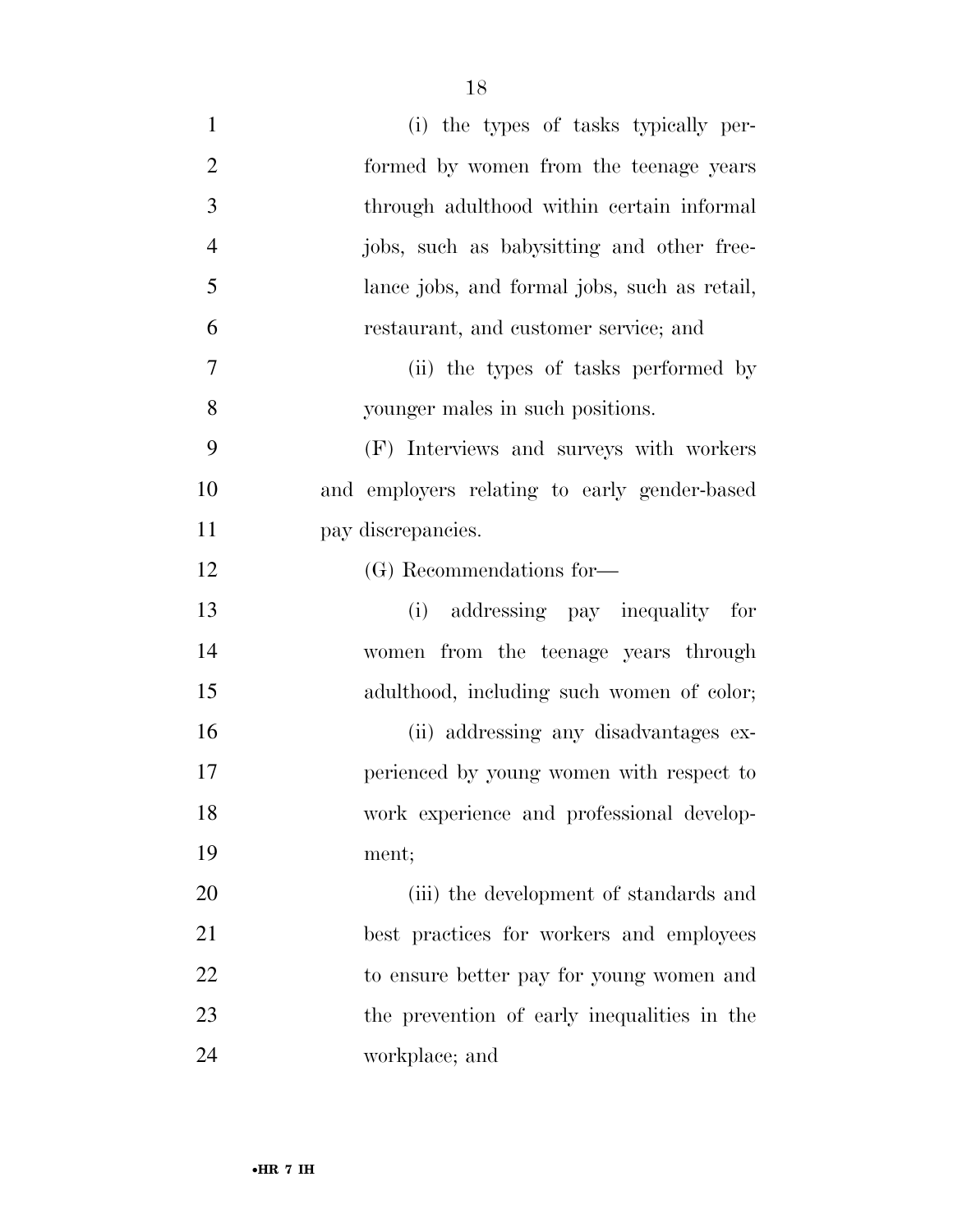- (iv) expanding awareness for teenage girls on pay rates and employment rights in order to reduce greater inequalities in 4 the overall labor force.
- **SEC. 7. ESTABLISHMENT OF THE NATIONAL AWARD FOR PAY EQUITY IN THE WORKPLACE.**

 (a) IN GENERAL.—There is established the Secretary of Labor's National Award for Pay Equity in the Work- place, which shall be awarded, on an annual basis, to an employer to encourage proactive efforts to comply with section 6(d) of the Fair Labor Standards Act of 1938 (29 U.S.C. 206(d)), as amended by this Act.

 (b) CRITERIA FOR QUALIFICATION.—The Secretary of Labor shall set criteria for receipt of the award, includ- ing a requirement that an employer has made substantial effort to eliminate pay disparities between men and women, and deserves special recognition as a consequence of such effort. The Secretary shall establish procedures for the application and presentation of the award.

 (c) BUSINESS.—In this section, the term ''employer'' includes—

 (1)(A) a corporation, including a nonprofit cor-poration;

(B) a partnership;

(C) a professional association;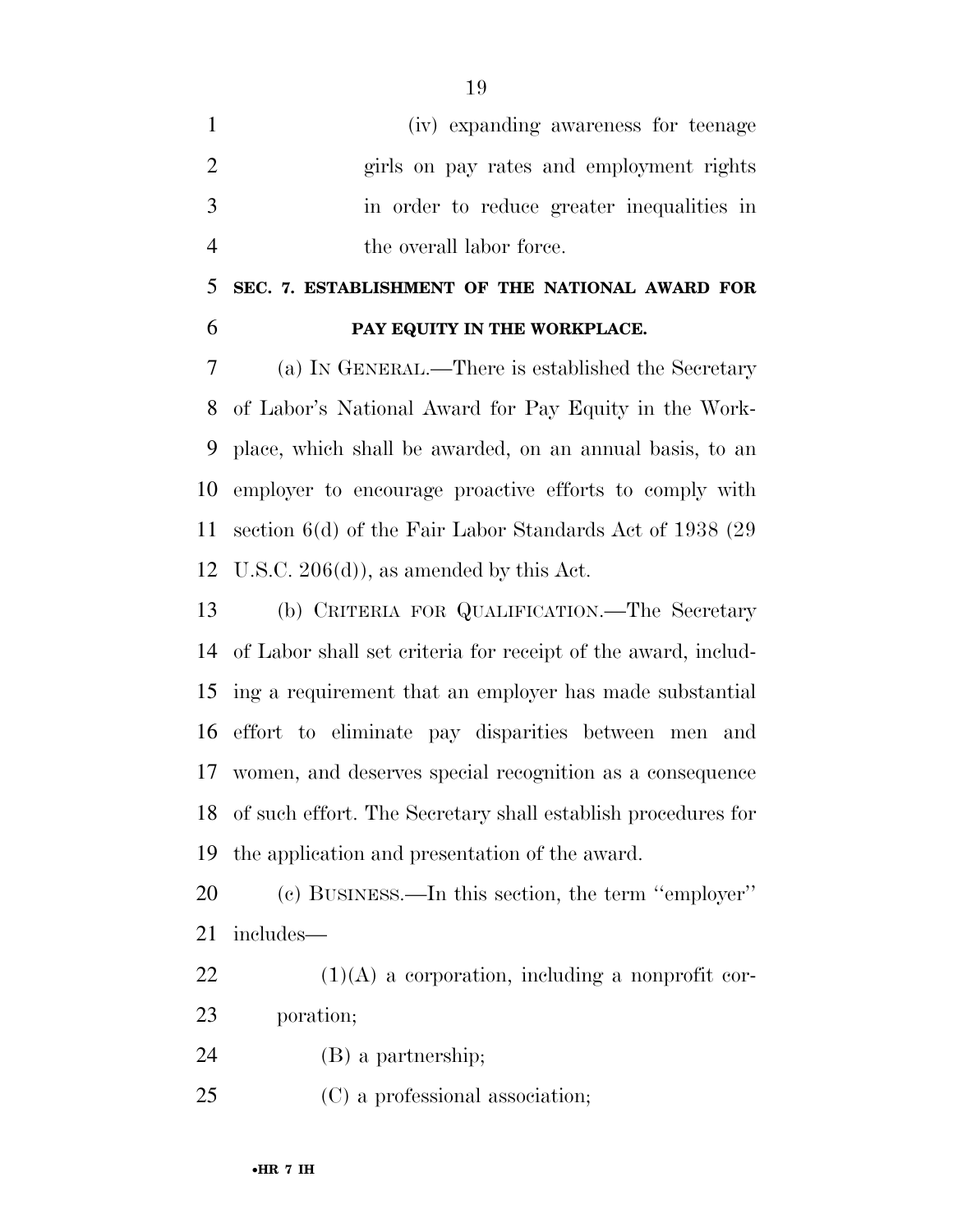(2) an entity carrying out an education referral program, a training program, such as an apprentice- ship or management training program, or a similar program; and

 (3) an entity carrying out a joint program, formed by a combination of any entities described in 10 paragraph  $(1)$  or  $(2)$ .

## **SEC. 8. COLLECTION OF PAY INFORMATION BY THE EQUAL EMPLOYMENT OPPORTUNITY COMMISSION.**

 Section 709 of the Civil Rights Act of 1964 (42 U.S.C. 2000e–8) is amended by adding at the end the fol-lowing:

 $\frac{f(f)}{1}$  Not later than 18 months after the date of enactment of this subsection, the Commission shall pro- vide for the collection from employers of compensation data and other employment-related data (including hiring, termination, and promotion data) disaggregated by the sex, race, and ethnic identity of employees.

 ''(2) In carrying out paragraph (1), the Commission shall have as its primary consideration the most effective and efficient means for enhancing the enforcement of Fed-eral laws prohibiting pay discrimination. For this purpose,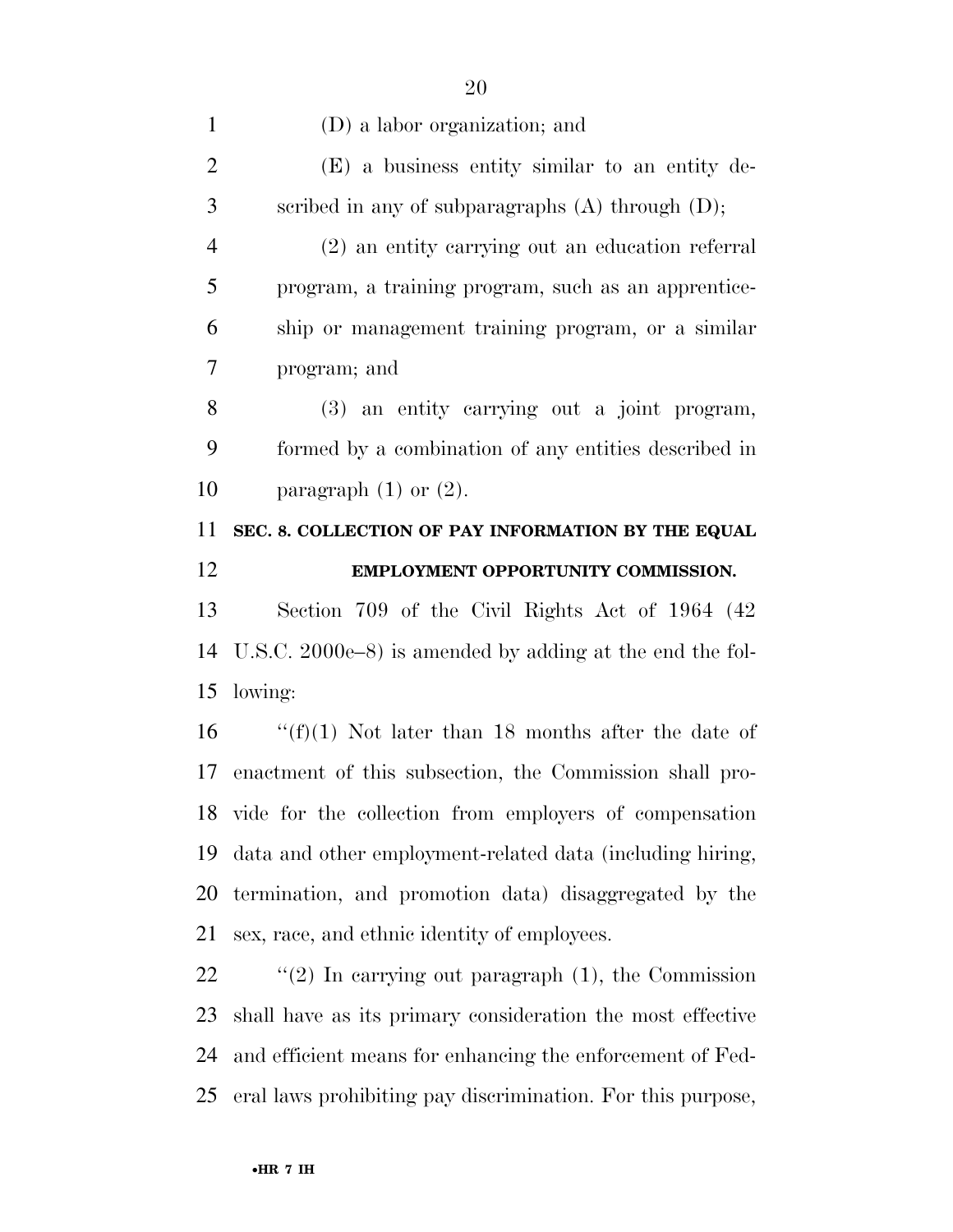the Commission shall consider factors including the impo- sition of burdens on employers, the frequency of required reports (including the size of employers required to pre- pare reports), appropriate protections for maintaining data confidentiality, and the most effective format to re-port such data.

 "(3)(A) For each 12-month reporting period for an employer, the compensation data collected under para- graph (1) shall include, for each range of taxable com- pensation described in subparagraph (B), disaggregated by the categories described in subparagraph (E)—

12 ''(i) the number of employees of the employer who earn taxable compensation in an amount that falls within such taxable compensation range; and

15 ''(ii) the total number of hours worked by such employees.

 ''(B) Subject to adjustment under subparagraph (C), the taxable compensation ranges described in this sub-paragraph are as follows:

20 '(i) Not more than \$19,239.

21 ''(ii) Not less than \$19,240 and not more than \$24,439.

23 ''(iii) Not less than \$24,440 and not more than \$30,679.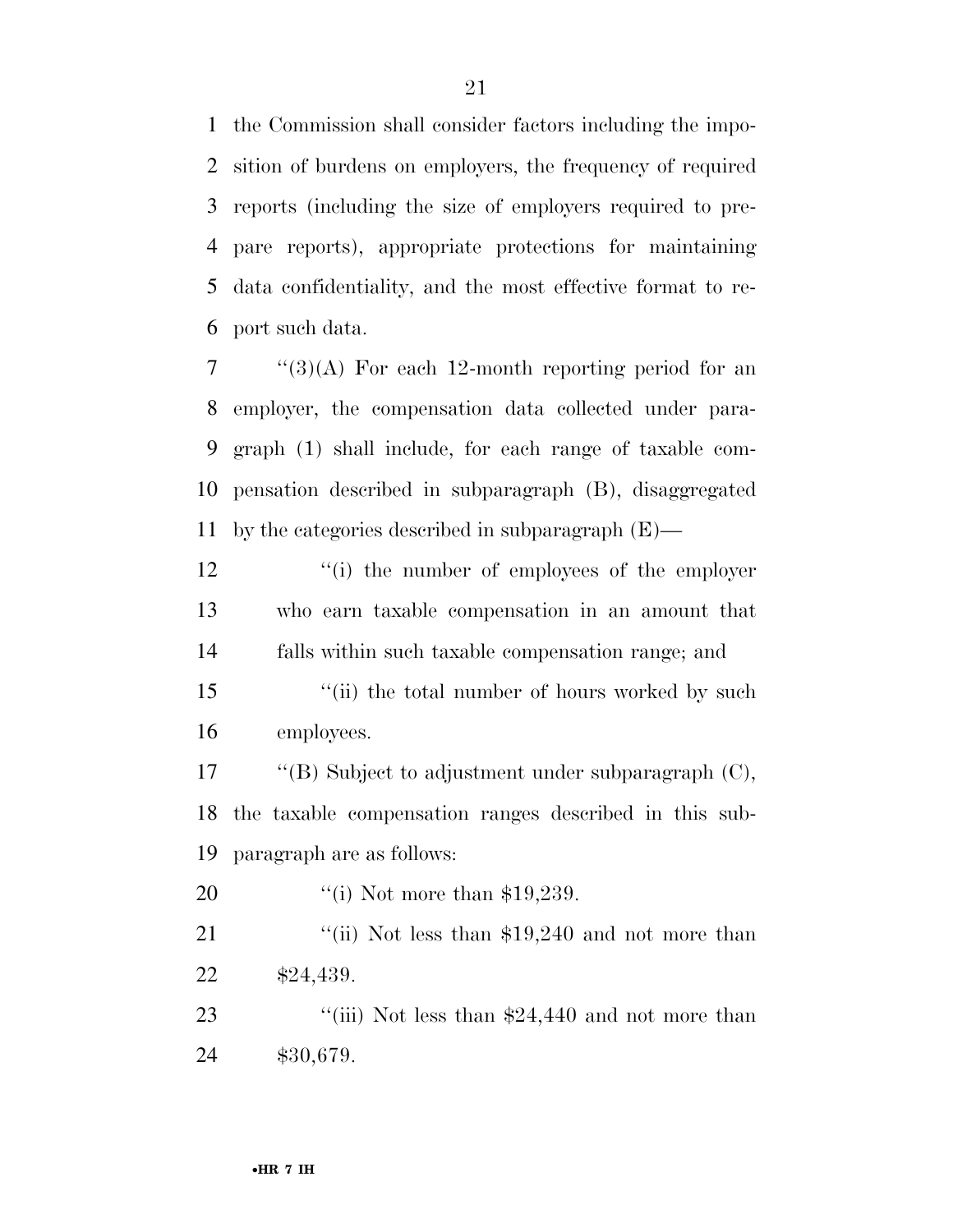| $\mathbf{1}$   | "(iv) Not less than $$30,680$ and not more than   |
|----------------|---------------------------------------------------|
| $\overline{2}$ | \$38,999.                                         |
| 3              | "(v) Not less than $$39,000$ and not more than    |
| $\overline{4}$ | \$49,919.                                         |
| $\mathfrak{S}$ | "(vi) Not less than $$49,920$ and not more than   |
| 6              | \$62,919.                                         |
| $\tau$         | "(vii) Not less than $$62,920$ and not more than  |
| $8\,$          | \$80,079.                                         |
| 9              | "(viii) Not less than $$80,080$ and not more      |
| 10             | than $$101,919$ .                                 |
| 11             | "(ix) Not less than $$101,920$ and not more       |
| 12             | than $$128,959$ .                                 |
| 13             | "(x) Not less than $$128,960$ and not more than   |
| 14             | \$163,799.                                        |
| 15             | "(xi) Not less than $$163,800$ and not more       |
| 16             | than $$207,999$ .                                 |
| 17             | "(xii) Not less than $$208,000$ .                 |
| 18             | "(C) The Commission may adjust the taxable com-   |
| 19             | pensation ranges under subparagraph (B)—          |
| 20             | "(i) if the Commission determines that such ad-   |
| 21             | justment is necessary to enhance enforcement of   |
| 22             | Federal laws prohibiting pay discrimination; or   |
| 23             | "(ii) for inflation, in consultation with the Bu- |
| 24             | reau of Labor Statistics.                         |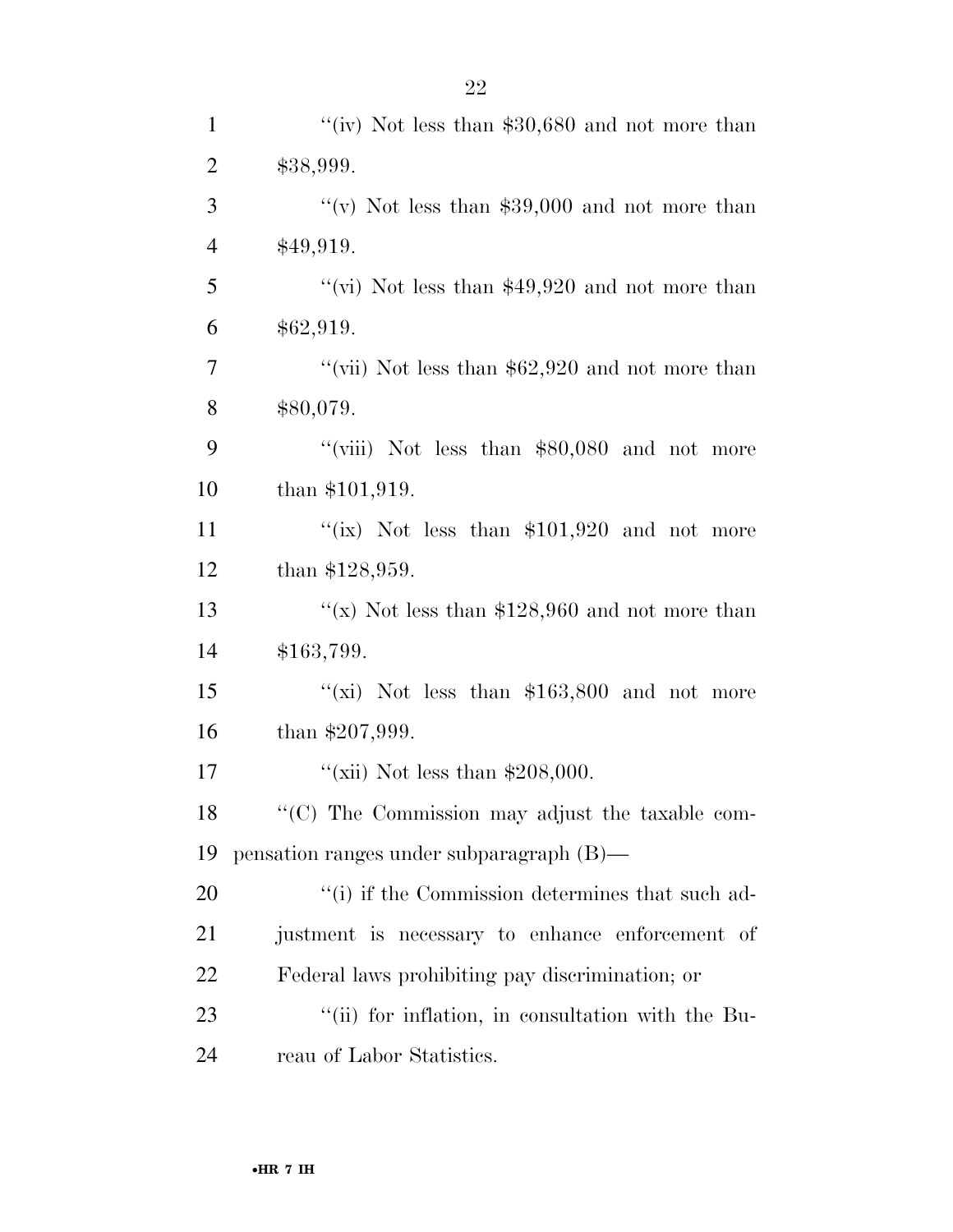''(D) In collecting data described in subparagraph (A)(ii), the Commission shall provide that, with respect to an employee who the employer is not required to com- pensate for overtime employment under section 7 of the Fair Labor Standards Act of 1938 (29 U.S.C. 207), an employer may report— ''(i) in the case of a full-time employee, that

 such employee works 40 hours per week, and in the case of a part-time employee, that such employee works 20 hours per week; or

11 ''(ii) the actual number of hours worked by such employee.

 ''(E) The categories described in this subparagraph shall be determined by the Commission and shall in-clude—

- ''(i) race:
- 17  $\frac{1}{10}$  ethnic identity;
- 18  $"$ (iii) sex; and

 ''(iv) job categories, including the job categories described in the instructions for the Equal Employ- ment Opportunity Employer Information Report EEO–1, as in effect on the date of the enactment of this subsection.

 ''(F) The Commission shall use the compensation data collected under paragraph (1)—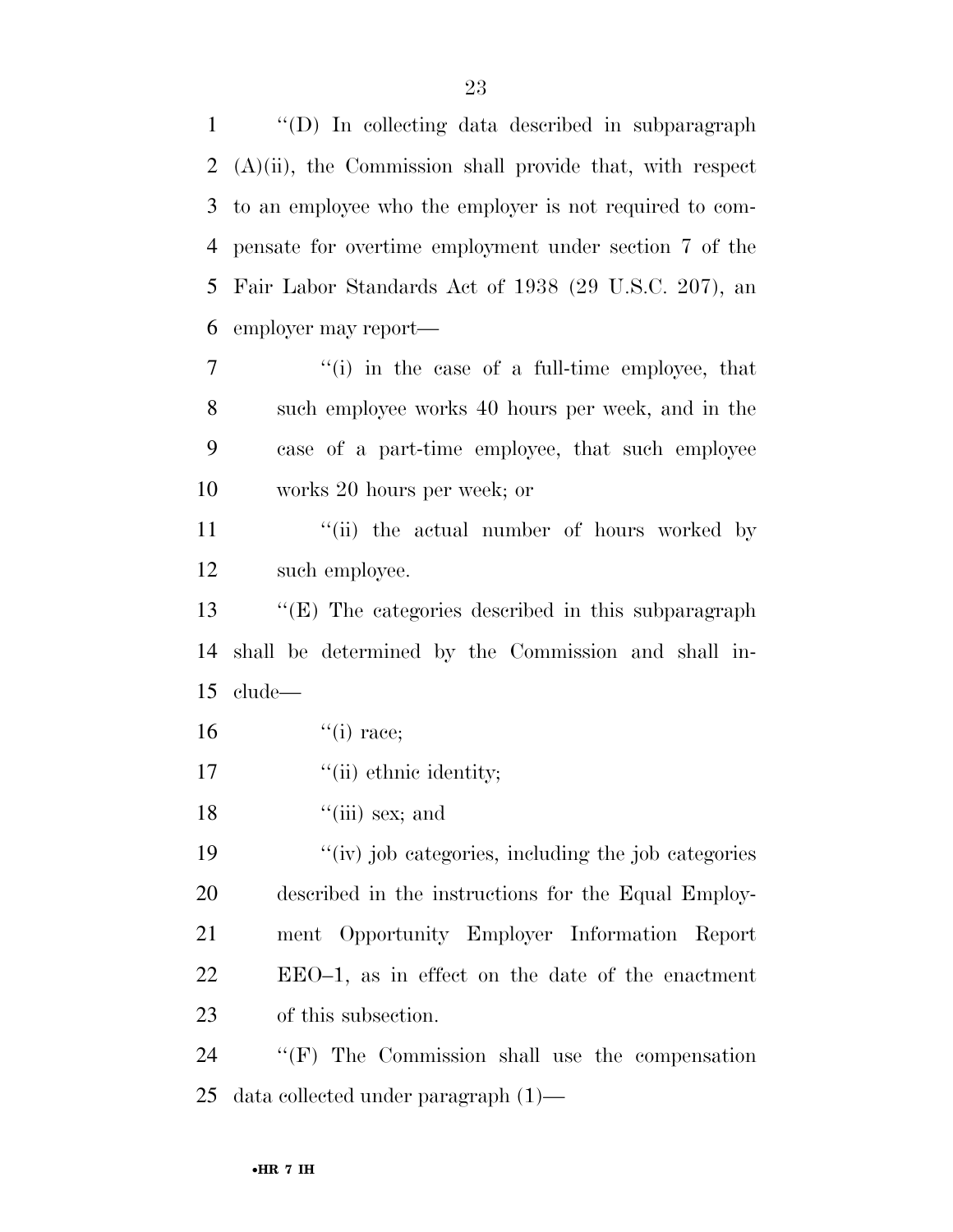1  $"(i)$  to enhance—

| $\overline{2}$ | "(I) the investigation of charges filed                  |
|----------------|----------------------------------------------------------|
| 3              | under section $706$ or section $6(d)$ of the Fair        |
| $\overline{4}$ | Labor Standards Act of 1938 (29 U.S.C.                   |
| 5              | $206(d)$ ; and                                           |
| 6              | $\lq\lq$ (II) the allocation of resources to inves-      |
| 7              | tigate such charges; and                                 |
| 8              | "(ii) for any other purpose that the Commission          |
| 9              | determines appropriate.                                  |
| 10             | "(G) The Commission shall annually make publicly         |
| 11             | available aggregate compensation data collected under    |
| 12             | paragraph (1) for the categories described in subpara-   |
| 13             | graph (E), disaggregated by industry, occupation, and    |
| 14             | core based statistical area (as defined by the Office of |
| 15             | Management and Budget).                                  |
| 16             | "(4) The compensation data under paragraph $(1)$         |
| 17             | shall be collected from each employer that—              |
| 18             | "(A) is a private employer that has $100$ or             |
| 19             | more employees, including such an employer that is       |
| 20             | a contractor with the Federal Government, or a sub-      |
| 21             | contractor at any tier thereof; or                       |
| 22             | $\cdot$ (B) the Commission determines appropriate.".     |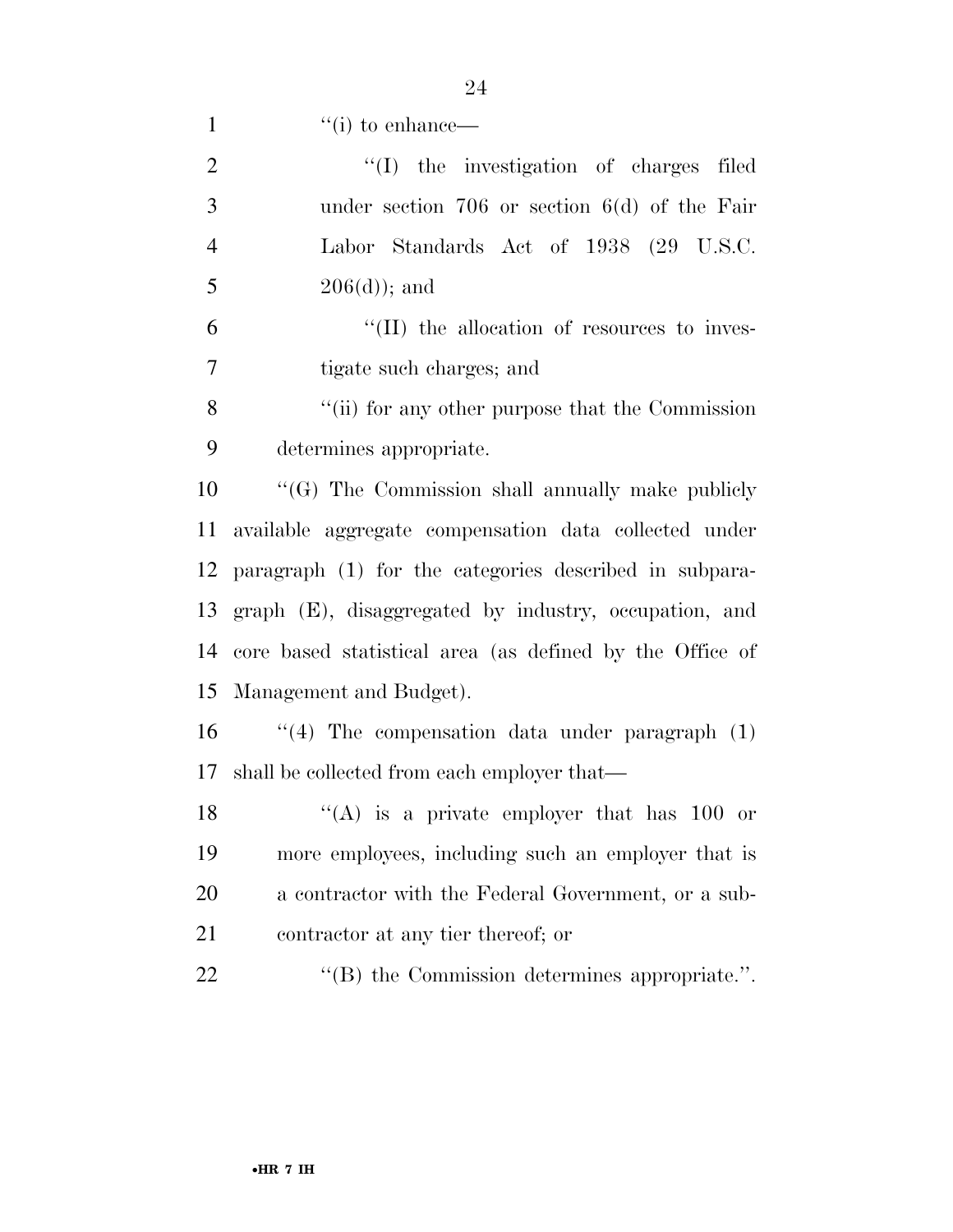## **SEC. 9. REINSTATEMENT OF PAY EQUITY PROGRAMS AND PAY EQUITY DATA COLLECTION.**

 (a) BUREAU OF LABOR STATISTICS DATA COLLEC- TION.—The Commissioner of Labor Statistics shall con- tinue to collect data on women workers in the Current Employment Statistics survey.

 (b) OFFICE OF FEDERAL CONTRACT COMPLIANCE PROGRAMS INITIATIVES.—The Director of the Office of Federal Contract Compliance Programs shall ensure that employees of the Office—

11  $(1)(A)$  shall use the full range of investigatory tools at the Office's disposal, including pay grade methodology;

 (B) in considering evidence of possible com-pensation discrimination—

 (i) shall not limit its consideration to a small number of types of evidence; and

 (ii) shall not limit its evaluation of the evi- dence to a small number of methods of evalu-ating the evidence; and

 (C) shall not require a multiple regression anal- ysis or anecdotal evidence for a compensation dis-crimination case;

 (2) for purposes of its investigative, compliance, and enforcement activities, shall define ''similarly situated employees'' in a way that is consistent with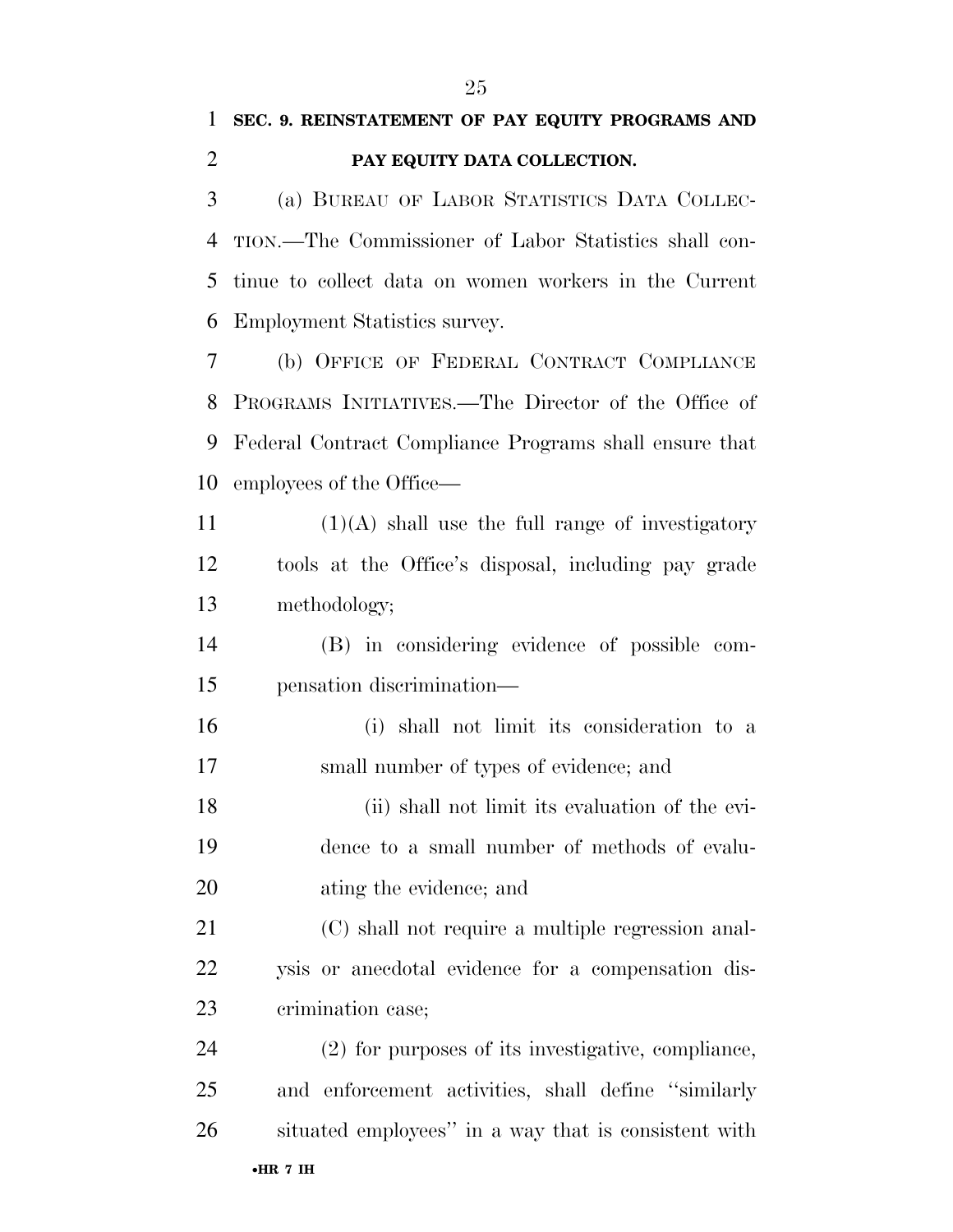and not more stringent than the definition provided in item 1 of subsection A of section 10–III of the Equal Employment Opportunity Commission Com- pliance Manual (2000), and shall consider only fac- tors that the Office's investigation reveals were used in making compensation decisions; and

 (3) shall implement a survey to collect com- pensation data and other employment-related data (including hiring, termination, and promotion data) and designate not less than half of all nonconstruc- tion contractor establishments each year to prepare and file such survey, and shall review and utilize the responses to such survey to identify contractor es- tablishments for further evaluation and for other en-forcement purposes as appropriate.

 (c) DEPARTMENT OF LABOR DISTRIBUTION OF WAGE DISCRIMINATION INFORMATION.—The Secretary of Labor shall make readily available (in print, on the De- partment of Labor website, and through any other forum that the Department may use to distribute compensation discrimination information), accurate information on com- pensation discrimination, including statistics, explanations of employee rights, historical analyses of such discrimina-tion, instructions for employers on compliance, and any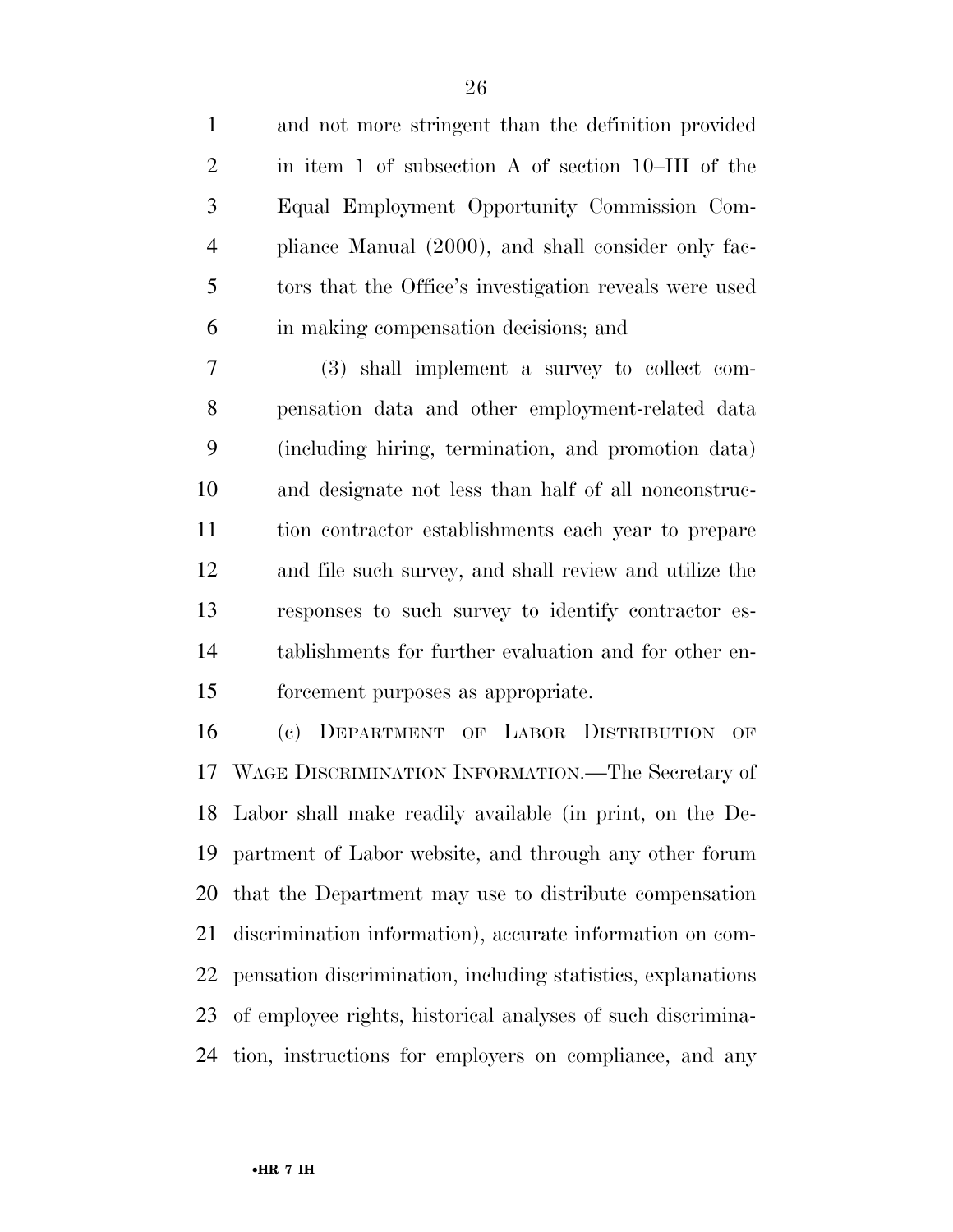other information that will assist the public in under-standing and addressing such discrimination.

### **SEC. 10. PROHIBITIONS RELATING TO PROSPECTIVE EM-PLOYEES' SALARY AND BENEFIT HISTORY.**

 (a) IN GENERAL.—The Fair Labor Standards Act of 1938 (29 U.S.C. 201 et seq.) is amended by inserting after section 7 the following new section:

## **''SEC. 8. REQUIREMENTS AND PROHIBITIONS RELATING TO WAGE, SALARY, AND BENEFIT HISTORY.**

 ''(a) IN GENERAL.—It shall be an unlawful practice for an employer to—

12 ''(1) rely on the wage history of a prospective employee in considering the prospective employee for employment, including requiring that a prospective employee's prior wages satisfy minimum or max- imum criteria as a condition of being considered for employment;

18 ''(2) rely on the wage history of a prospective employee in determining the wages for such prospec- tive employee, except that an employer may rely on wage history if it is voluntarily provided by a pro- spective employee, after the employer makes an offer of employment with an offer of compensation to the prospective employee, to support a wage higher than 25 the wage offered by the employer;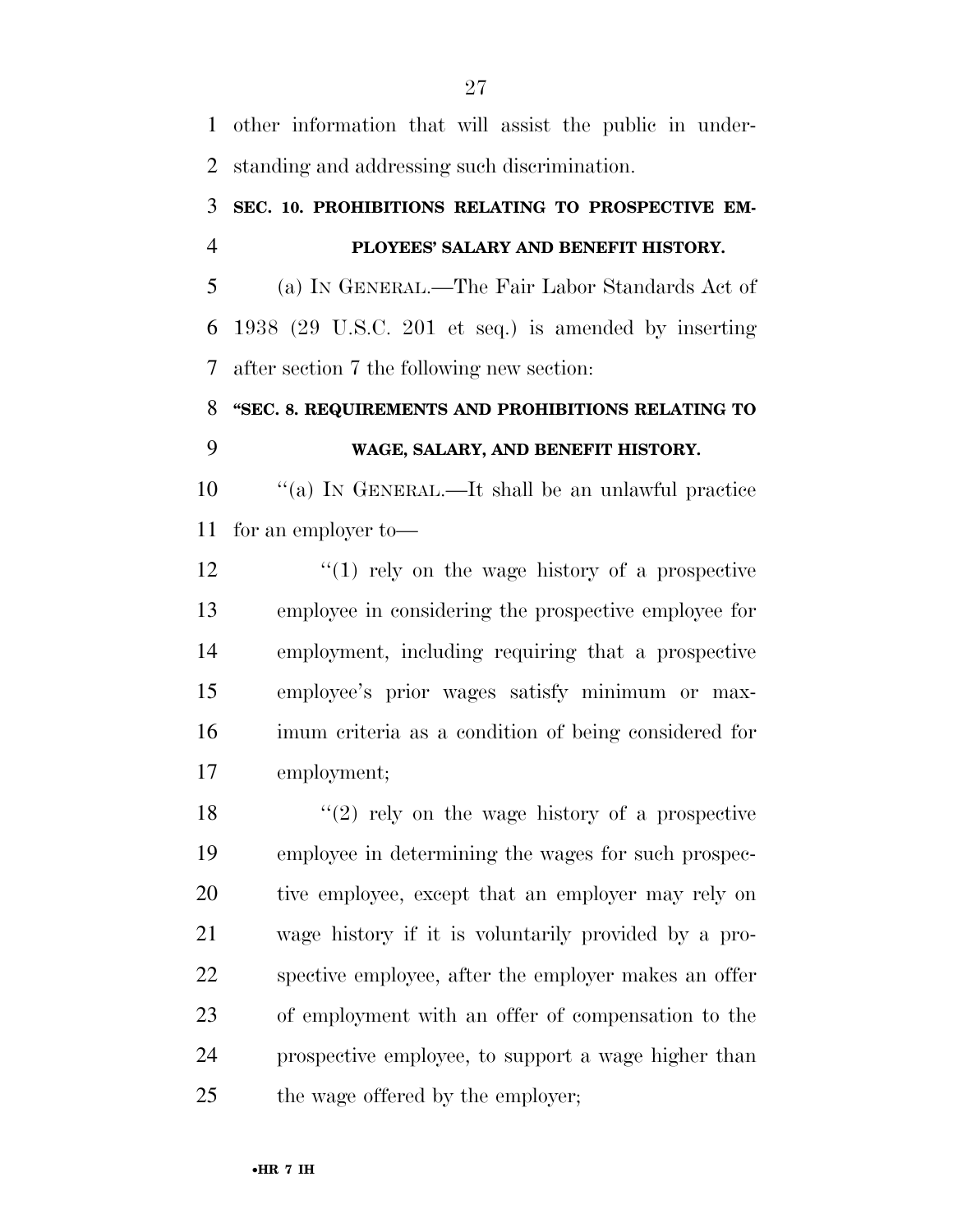| $\mathbf 1$    | $(3)$ seek from a prospective employee or any                |
|----------------|--------------------------------------------------------------|
| $\overline{2}$ | current or former employer the wage history of the           |
| 3              | prospective employee, except that an employer may            |
| $\overline{4}$ | seek to confirm prior wage information only after an         |
| 5              | offer of employment with compensation has been               |
| 6              | made to the prospective employee and the prospec-            |
| 7              | tive employee responds to the offer by providing             |
| 8              | prior wage information to support a wage higher              |
| 9              | than that offered by the employer; or                        |
| 10             | $\cdot$ (4) discharge or in any other manner retaliate       |
| 11             | against any employee or prospective employee be-             |
| 12             | cause the employee or prospective employee—                  |
| 13             | $\lq\lq$ opposed any act or practice made un-                |
| 14             | lawful by this section; or                                   |
| 15             | $\lq\lq (B)$ took an action for which discrimina-            |
| 16             | tion is forbidden under section $15(a)(3)$ .                 |
| 17             | "(b) DEFINITION.—In this section, the term 'wage             |
|                | 18 history' means the wages paid to the prospective employee |
| 19             | by the prospective employee's current employer or previous   |
| 20             | employer.".                                                  |
| 21             | (b) PENALTIES.—Section 16 of such Act (29 U.S.C.             |
| <u>22</u>      | 216) is amended by adding at the end the following new       |
| 23             | subsection:                                                  |
| 24             | " $(f)(1)$ Any person who violates the provisions of sec-    |
| 25             | tion 8 shall—                                                |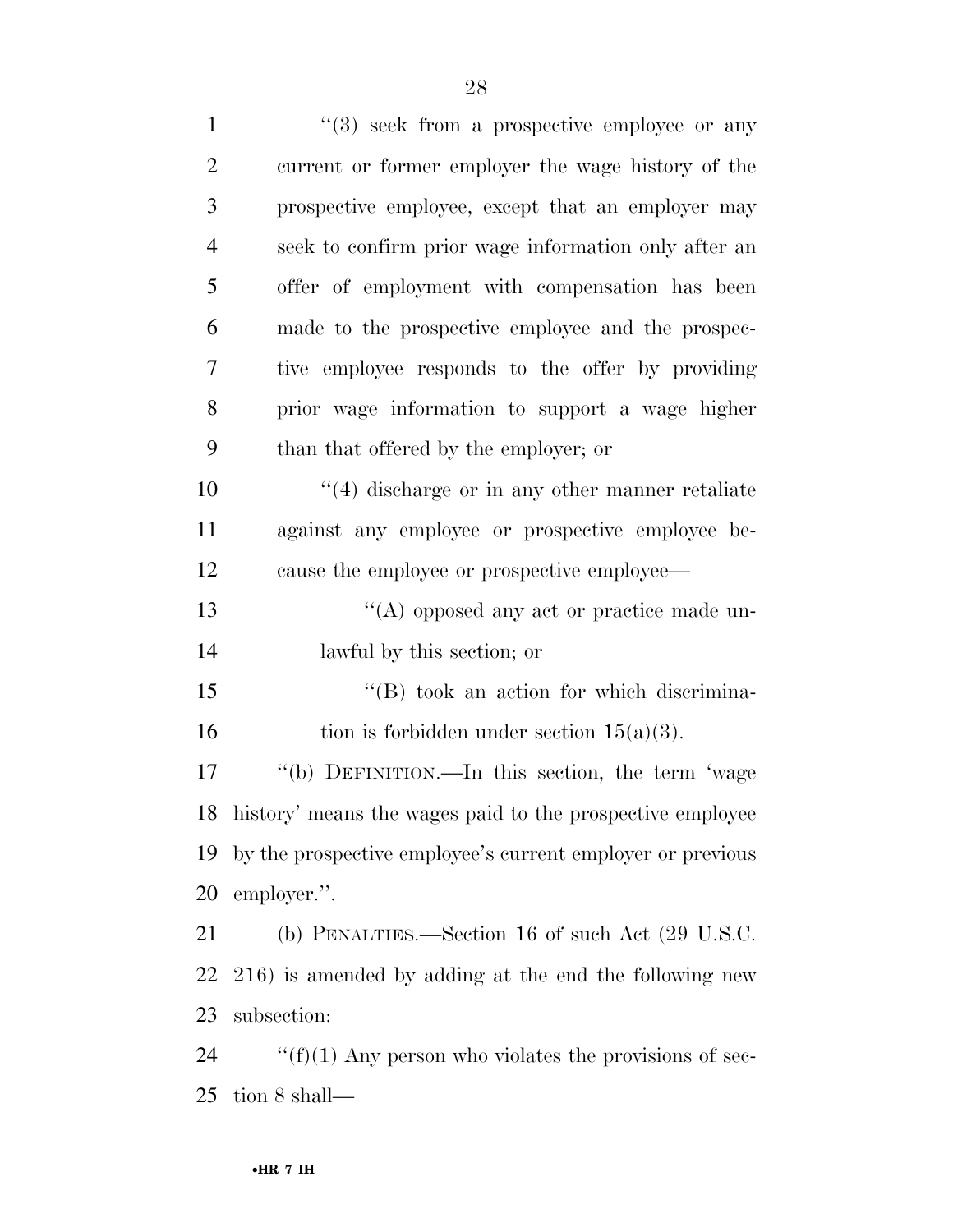$\langle (A) \rangle$  be subject to a civil penalty of \$5,000 for a first offense, increased by an additional \$1,000 for each subsequent offense, not to exceed \$10,000; and ''(B) be liable to each employee or prospective employee who was the subject of the violation for special damages not to exceed \$10,000 plus attor- neys' fees, and shall be subject to such injunctive re- lief as may be appropriate. ''(2) An action to recover the liability described in paragraph (1)(B) may be maintained against any em- ployer (including a public agency) in any Federal or State court of competent jurisdiction by any one or more em- ployees or prospective employees for and on behalf of—  $\langle A \rangle$  the employees or prospective employees; and ''(B) other employees or prospective employees similarly situated.''.

#### **SEC. 11. AUTHORIZATION OF APPROPRIATIONS.**

 (a) AUTHORIZATION OF APPROPRIATIONS.—There are authorized to be appropriated such sums as may be necessary to carry out this Act.

22 (b) PROHIBITION ON EARMARKS.—None of the funds appropriated pursuant to subsection (a) for purposes of the grant program in section 5 of this Act may be used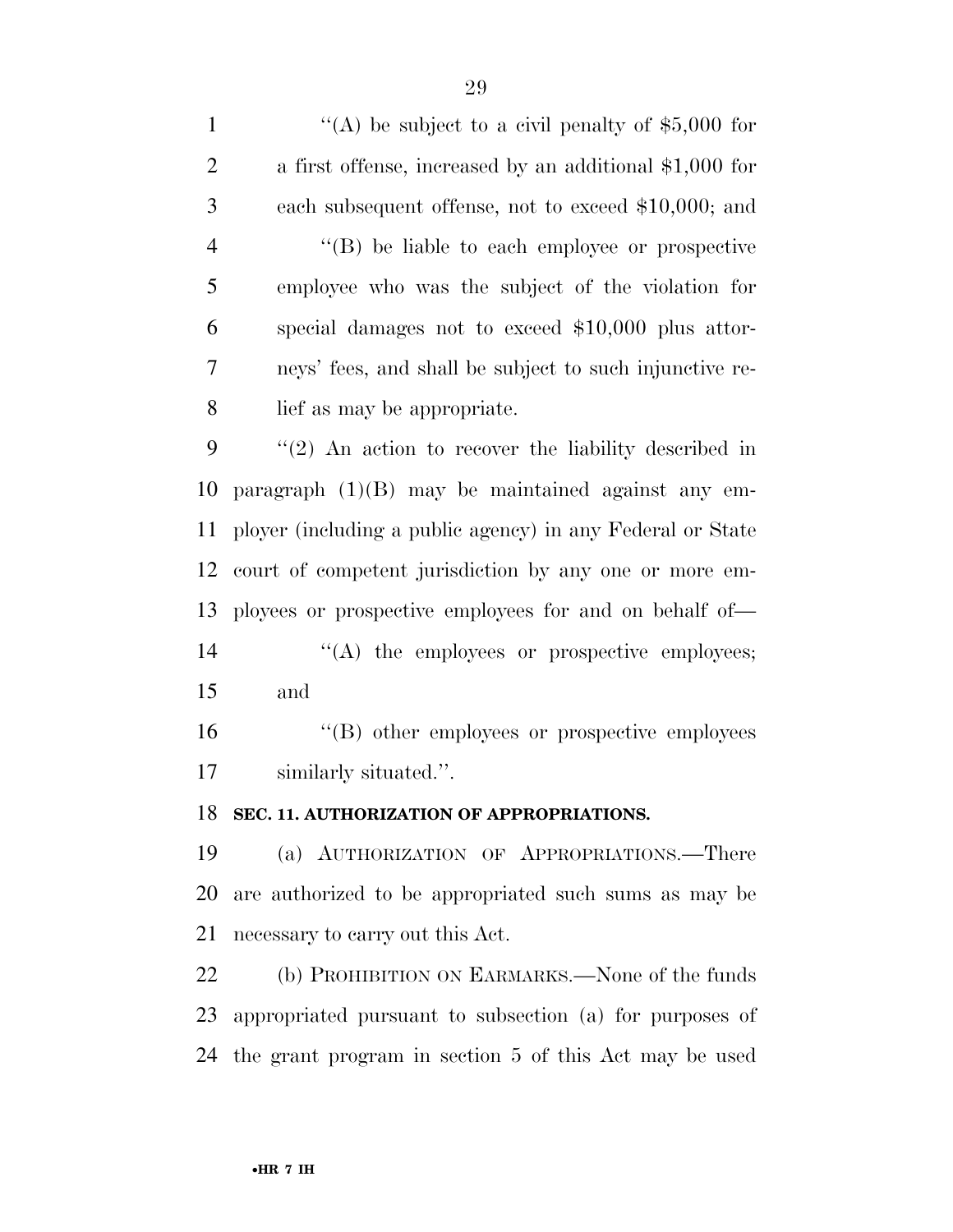for a congressional earmark as defined in clause 9(e) of rule XXI of the Rules of the House of Representatives. **SEC. 12. SMALL BUSINESS ASSISTANCE.** 

 (a) EFFECTIVE DATE.—This Act and the amend- ments made by this Act shall take effect on the date that is 6 months after the date of enactment of this Act.

 (b) TECHNICAL ASSISTANCE MATERIALS.—The Sec- retary of Labor and the Commissioner of the Equal Em- ployment Opportunity Commission shall jointly develop technical assistance material to assist small enterprises in complying with the requirements of this Act and the amendments made by this Act.

 (c) SMALL BUSINESSES.—A small enterprise shall be exempt from the provisions of this Act, and the amend- ments made by this Act, to the same extent that such en- terprise is exempt from the requirements of the Fair Labor Standards Act of 1938 (29 U.S.C. 201 et seq.) pur-18 suant to clauses (i) and (ii) of section  $3(s)(1)(A)$  of such Act (29 U.S.C. 203(s)(1)(A)).

#### **SEC. 13. RULE OF CONSTRUCTION.**

 Nothing in this Act, or in any amendments made by this Act, shall affect the obligation of employers and em- ployees to fully comply with all applicable immigration laws, including being subject to any penalties, fines, or other sanctions.